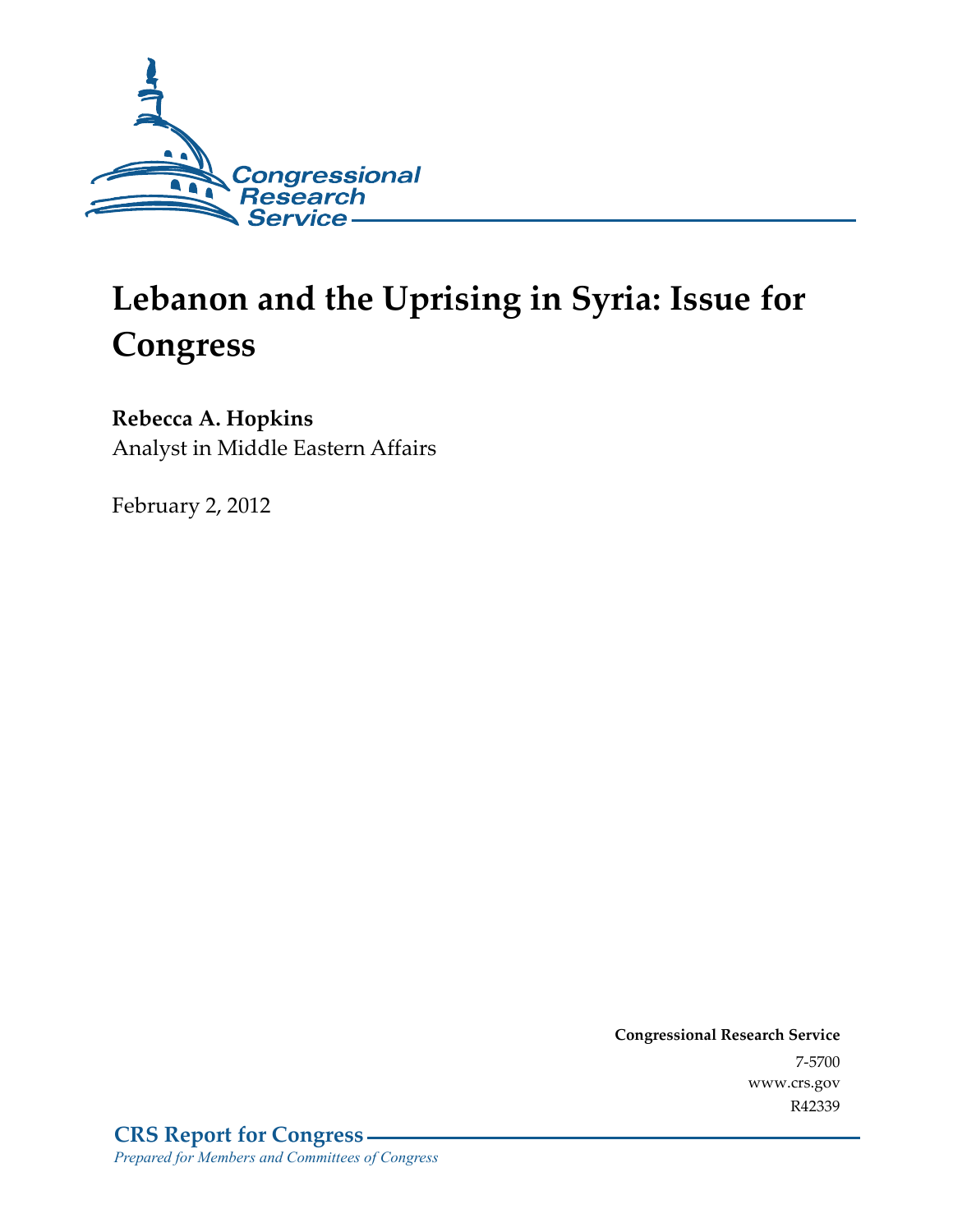## **Summary**

As Congress exercises oversight and prepares to consider programs for Lebanon in the coming year, some observers have expressed fear that Syrian instability may negatively affect Lebanon. Syria exerts a strong political influence on Lebanon and Syrian business interests remain prominent in the Lebanese economy. Both Lebanon and Syria have diverse societies where ethnic and sectarian groups compete and cooperate as they seek power within the confines of a rigid political system. Primary concerns about the implications of Syrian unrest include:

- Negative effects on the Lebanese economy;
- Incursions by Syrian forces into Lebanese territory;
- The cross-border transfer of arms to Hezbollah and the Syrian opposition; opportunities for suspected Al Qaeda supporters; and,
- The migration of Syrian dissidents and refugees to Lebanon seeking safe haven.

Continued unrest could exacerbate all of these problems, while complicating sectarian relations in Lebanon, reshaping Hezbollah's strategic position, and contributing to regional instability. Although Syrian troops withdrew from Lebanon in 2005, Syria continues to exercise influence through its patronage relationships with members of the pro-Syrian and Hezbollah-affiliated March 8 governing coalition This coalition includes Hezbollah, the Shiite party Amal, the Maronite Christian Free Patriotic Movement, and the Druze-led Progressive Socialist Party (PSP). Its members have mostly supported the Asad regime since unrest in Syria began in early 2011, complicating Lebanese politics and Lebanese-Syrian relations. Despite these complications, many analysts agree that the major political players in Lebanon share a desire to insulate Lebanon from the unrest in Syria and avoid risking domestic conflict by dramatically upsetting the current Lebanese balance of power. However, the fractious nature of Lebanese politics makes discord likely; a small provocation could easily disrupt the tenuous peace. Increased unrest in Syria or dramatic regime change there may incite instability in Lebanon.

These factors also may affect the goals and implementation of U.S. programs in Lebanon, which include strengthening Lebanon's weak democratic institutions, limiting Iranian and Syrian influence in Lebanon's political process, and countering transnational threats from Hezbollah and other militant groups through security assistance. Congress may review U.S. priorities and programs and consider the following questions in relation to future U.S. policy in Lebanon:

- What are the rationales for key U.S. foreign assistance programs related to Lebanon's security forces, border control, and efforts to combat terrorism? How might unrest in Syria and potential spillover effects challenge the assumptions and viability of U.S. programs? How might prolonged unrest or civil war in Syria affect relations among Lebanese groups? How might U.S. assistance limit potential negative effects?
- How are Lebanese political leaders and groups responding to events in Syria? How has the unrest and the potential for regime change affected Hezbollah's strategic position and outlook? To what extent should U.S. policymakers seek to impose or remove conditions on U.S. assistance to Lebanon in light of events?

For more information on Lebanon, please see CRS Report R40054, *Lebanon: Background and U.S. Relations*, by Casey L. Addis and contact Christopher Blanchard, Analyst in Middle Eastern Affairs, at extension 7-0428.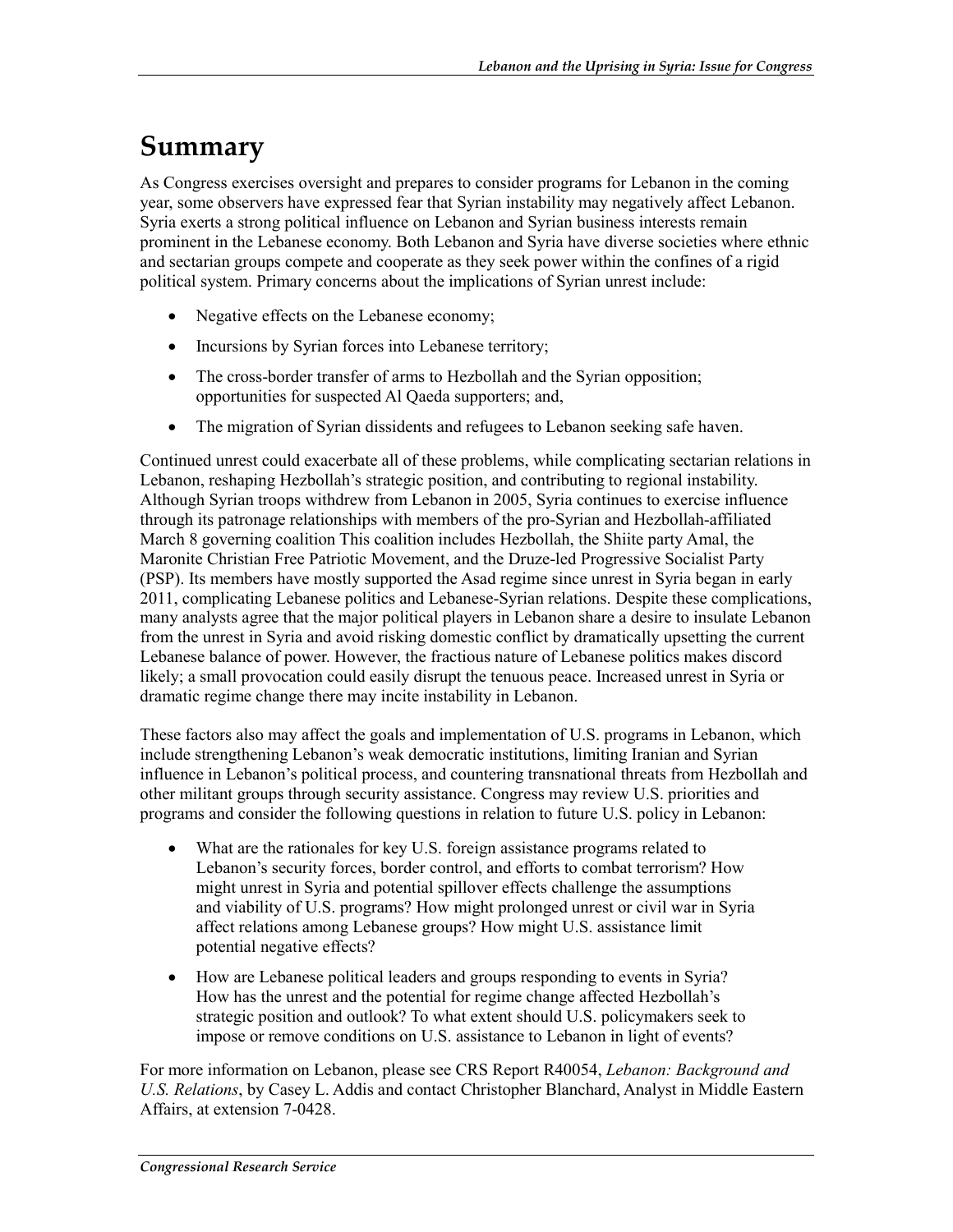## **Contents**

| The March 14 Coalition |  |
|------------------------|--|
|                        |  |
|                        |  |
|                        |  |
|                        |  |
|                        |  |
|                        |  |
|                        |  |
|                        |  |
|                        |  |
|                        |  |
|                        |  |
|                        |  |
|                        |  |
|                        |  |

## Figures

|--|--|--|

## **Tables**

### Contacts

|--|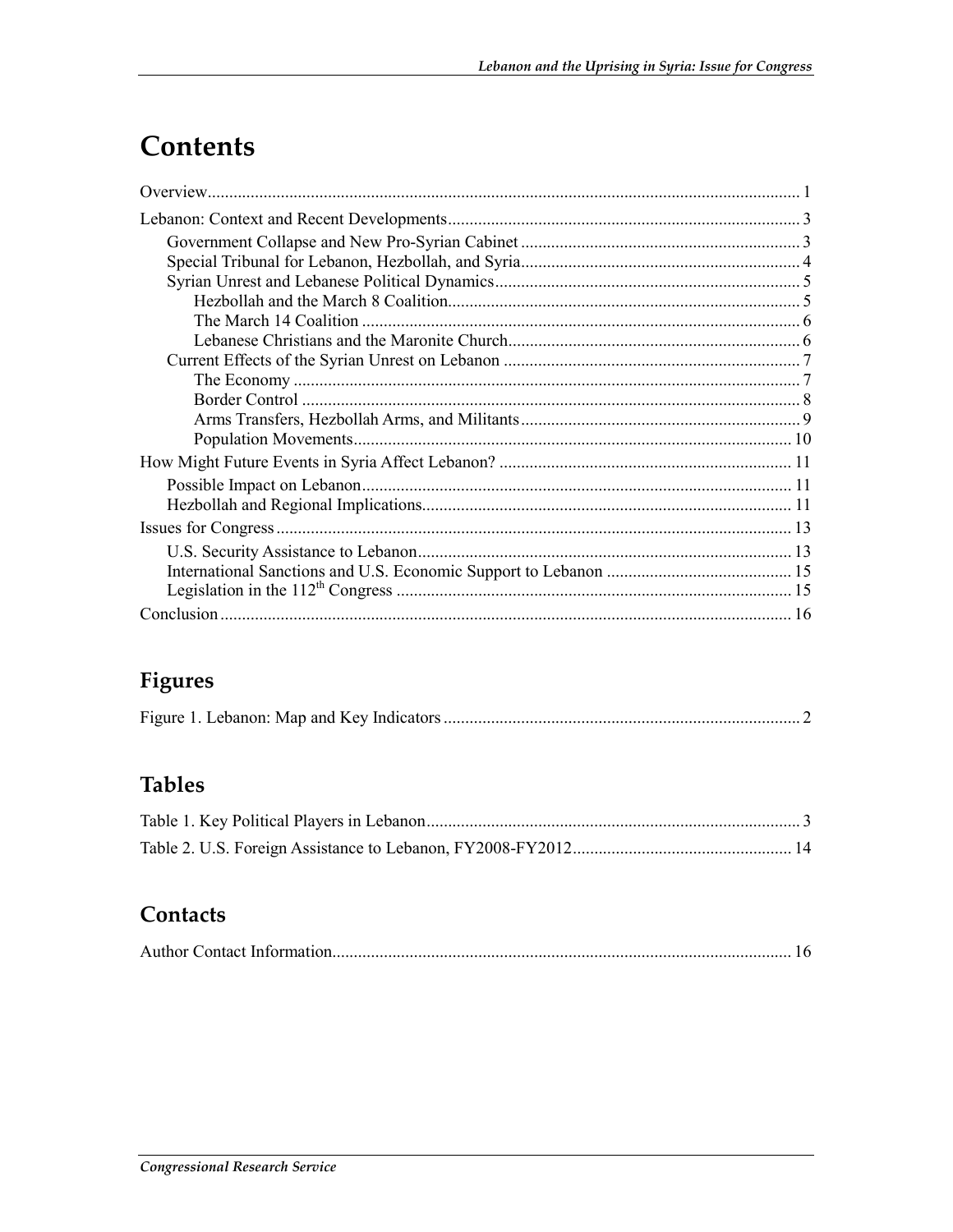## **Overview1**

As Congress exercises oversight and prepares to consider programs for Lebanon in the coming year, uncertainty about Syria's future is now raising questions about how unrest there may affect the security and stability of Lebanon. While many analysts posit that the government of Syrian President Bashar Al Asad will fall, specific outcomes and timelines remain subject to debate. Lebanese concerns center on the potential for conflict or regime change in Syria to disrupt Lebanon's security directly and to reshape the context in which Lebanon's fragile sectarian political balance has endured since the end of the Lebanese civil war in 1990.

A complex relationship exists between Lebanon and Syria as a result of geography, history, and networks of political, economic, and social ties that bind the countries' populations. Over time, Lebanese leaders have sought to manage the influence of their larger and more powerful neighbor while maintaining domestic stability and preserving strong bilateral economic ties. Syrian leaders have sought to influence developments in Lebanon in order to prevent forces hostile to the Syrian government from consolidating a position of strength there. This approach has often led to direct Syrian intervention in Lebanese affairs. At present, Syria continues to exert a great deal of influence in Lebanon through its patronage relationships with Hezbollah and the Hezbollahaffiliated, pro-Syrian March 8 governing coalition.<sup>2</sup> The outsized role that Syria plays in Lebanon's affairs and its role as a lifeline for Hezbollah further raises the stakes of the unrest for both Lebanon and Israel. Hezbollah and the Asad government have warned that third-party intervention in Syria's crisis could lead to regional conflagration, widely interpreted as a message for Israel.

The unrest in Syria and the possibility for spillover into Lebanon affect the current policy priorities of the United States, which include preserving regional peace, strengthening Lebanon's weak democratic institutions, limiting Iranian and Syrian influence in Lebanon's political process, and countering transnational threats from Hezbollah and other militant groups. Since 2006, Congress has authorized and appropriated hundreds of millions of dollars for Lebanon, with parallel goals of supporting the implementation of United Nations Security Council resolutions; reducing sectarianism and unifying national institutions; providing military equipment and basic supplies to the Lebanese Armed Forces (LAF); and providing support to the Internal Security Forces (ISF) for training, equipment and vehicles, community policing assistance, and communications. These programs began in the wake of the withdrawal of Syrian military forces in 2005<sup>3</sup> and the Israel-Hezbollah war of July and August 2006. Over the last five years, U.S. programs have steadily improved the capabilities of nonsectarian security forces in Lebanon, while Lebanese politics have remained deadlocked by competition between rival camps defined

<sup>1</sup> For more information on Lebanon, see CRS Report R40054, *Lebanon: Background and U.S. Relations*, by Casey L. Addis. For more information on the situation in Syria, see CRS Report RL33487, *Unrest in Syria and U.S. Sanctions Against the Asad Regime*, by Jeremy M. Sharp and Christopher M. Blanchard.

<sup>&</sup>lt;sup>2</sup> Syria is an important interlocutor between Hezbollah and its main patron, Iran. Iranian weapons transit through Syria to Hezbollah caches in Lebanon. For more information on Hezbollah, see CRS Report R41446, *Hezbollah: Background and Issues for Congress*, by Casey L. Addis and Christopher M. Blanchard.

<sup>&</sup>lt;sup>3</sup> Syrian forces were stationed in Lebanon during the Lebanese civil war, ostensibly as part of an Arab League peacekeeping force. They remained in Lebanon until forced to withdraw in April 2005. This withdrawal came as a result of international pressure fueled by a popular outcry in Lebanon over alleged Syrian complicity in the murder of former Lebanese Prime Minister Rafiq Hariri.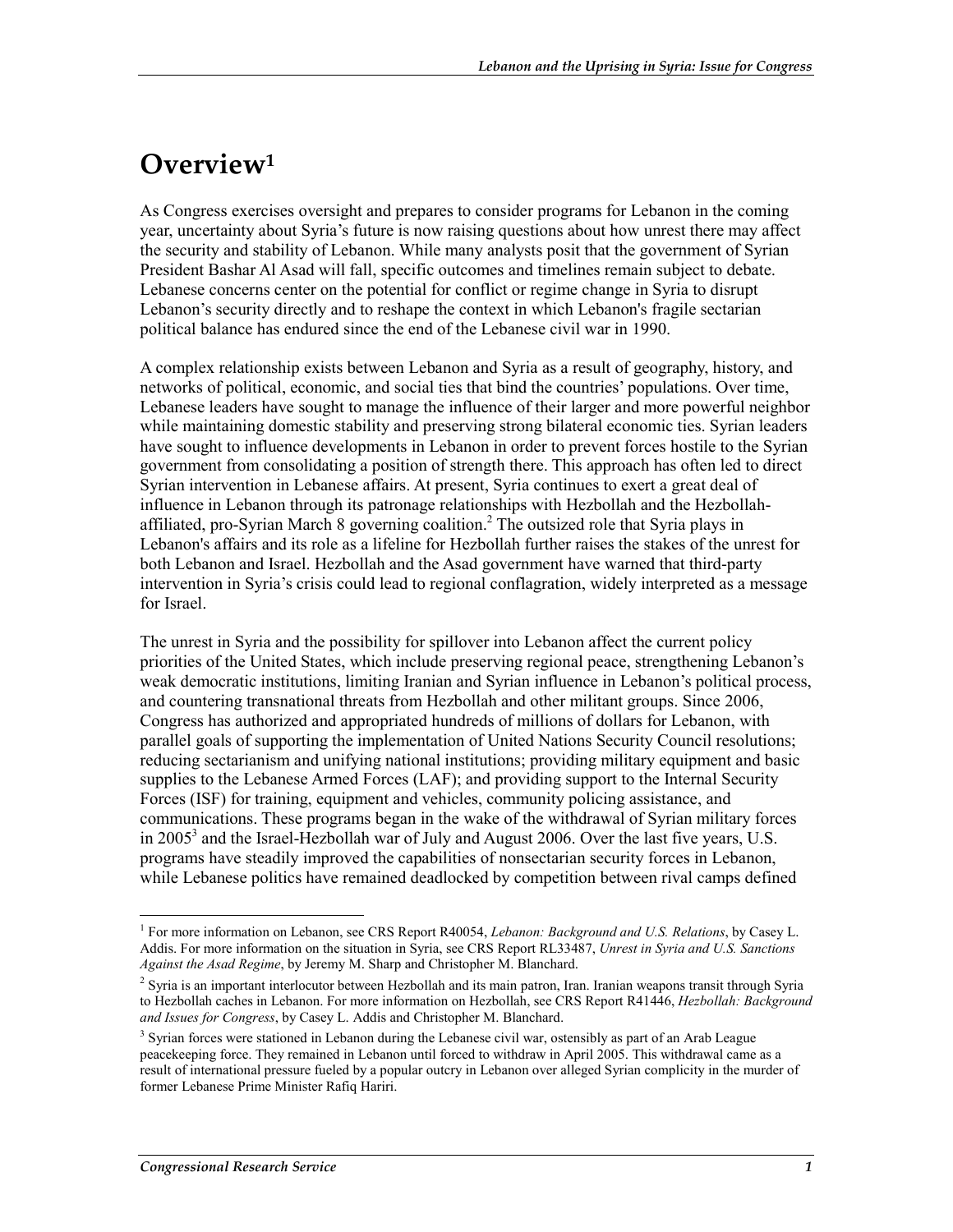in part by their differing perspectives toward the assertive Asad government and the future of its Hezbollah allies. The prospect of political change in Syria is now challenging core assumptions that have guided the decisions of leaders in Lebanon, Syria, the United States, Israel and other regional powers. This report reviews recent developments in light of those assumptions and analyzes issues of potential concern to Congress as Members exercise oversight and prepare to consider new appropriations and authorization requests from the Obama Administration.



**Figure 1. Lebanon: Map and Key Indicators** 

**Source:** Prepared by Amber Hope Wilhelm, Graphics Specialist, Congressional Research Service.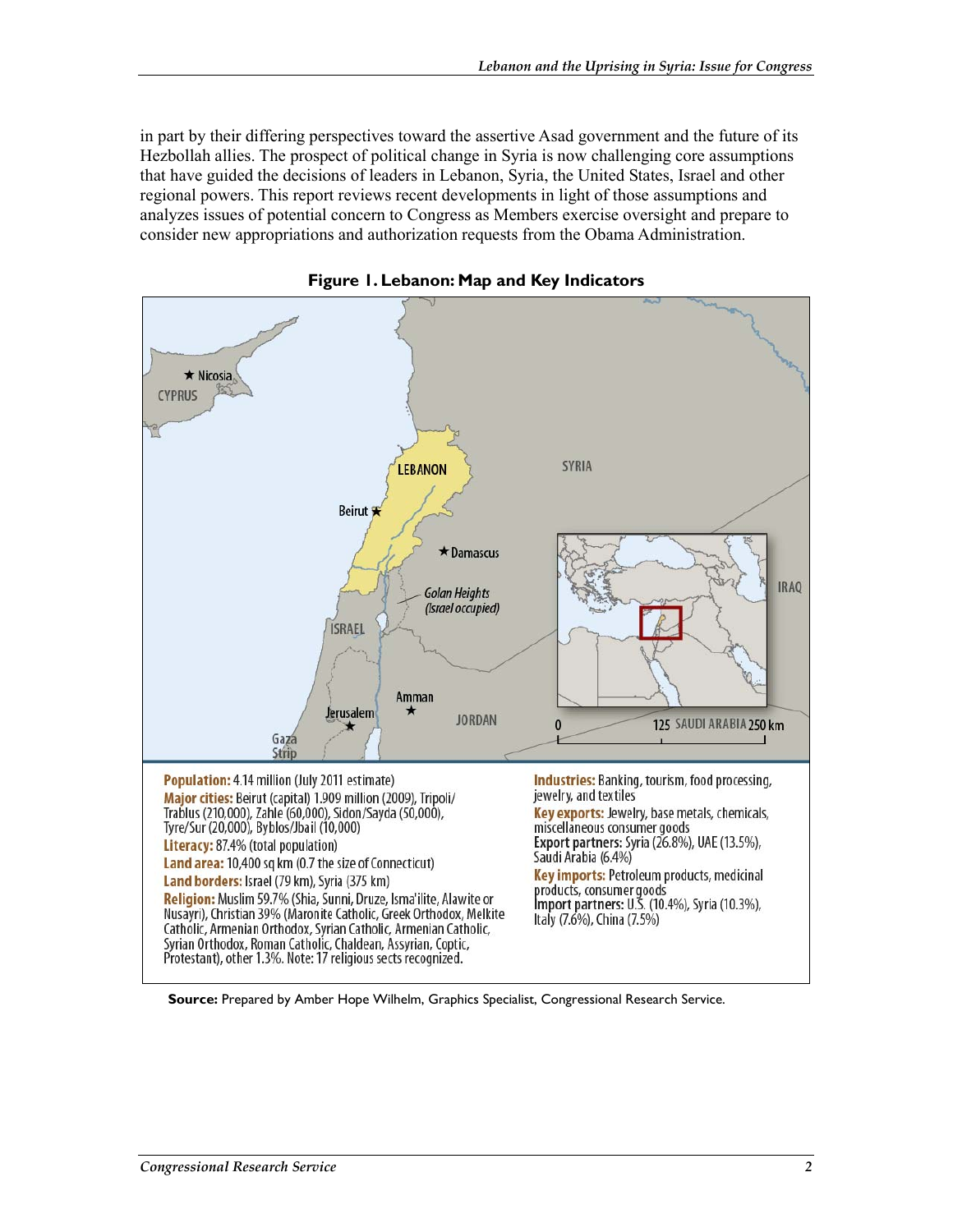## **Lebanon: Context and Recent Developments**

Lebanon has largely escaped the protests and prolonged unrest that much of the region, including Syria, has faced since early 2011. Two primary factors distinguish Lebanon from other regional states and may explain this dynamic: the absence of a strong, repressive, and autocratic government and a long history of civil war ingrained in collective memory. At the same time, two main issues contributed to Syria-related domestic political wrangling in Lebanon in 2011:

- The collapse of the government on January 12, 2011, and the subsequent nomination of Prime Minister Najib Miqati, who was backed by Hezbollah and is widely viewed as pro-Syria; and,
- developments pertaining to the Special Tribunal for Lebanon.

| <b>Political Leader(s)</b>              | <b>Political Affiliation</b>                                  | Coalition |
|-----------------------------------------|---------------------------------------------------------------|-----------|
| Michel Suleiman (President)             | Independent (Maronite)                                        | March 8   |
| Najib Migati (Prime Minister)           | Independent (Sunni)                                           | March 8   |
| Nabih Berri (Parliament Speaker)        | Amal (Shiite)                                                 | March 8   |
| Sayyid Hassan Nasrallah, Naim<br>Qassem | Hezbollah (Shiite)                                            | March 8   |
| Michel Aoun                             | Free Patriotic Movement (Maronite)                            | March 8   |
| Bechara Rai (Patriarch)                 | Maronite Patriarchate                                         | N/A       |
| Walid Jumblatt                          | Progressive Socialist Party (PSP)<br>(Druze)                  | March 8   |
| Saad Hariri                             | Future Movement (Sunni)                                       | March 14  |
| Amine Gemayel                           | Kataeb (Phalanges) Party (Maronite,<br>other Christian sects) | March 14  |
| Samir Geagea                            | Lebanese Forces (Maronite, other<br>Christian sects)          | March 14  |

#### **Table 1. Key Political Players in Lebanon**

### **Government Collapse and New Pro-Syrian Cabinet**

Miqati's nomination in January 2011 shifted power away from the Sunni-led, anti-Syria Future Movement, angering many Sunnis. Miqati was unable to form a government for nearly five months, partially because of sectarian contention. Political uncertainty culminated in a public demonstration in March 2011 in Beirut in which protestors called for an end to the confessional system and reportedly echoed the popular regional chant, "the people want the fall of the regime!" Clashes in the northern Lebanese city of Tripoli in June 2011, chiefly between Sunnis and Alawites, also underscored the delicate sectarian balance.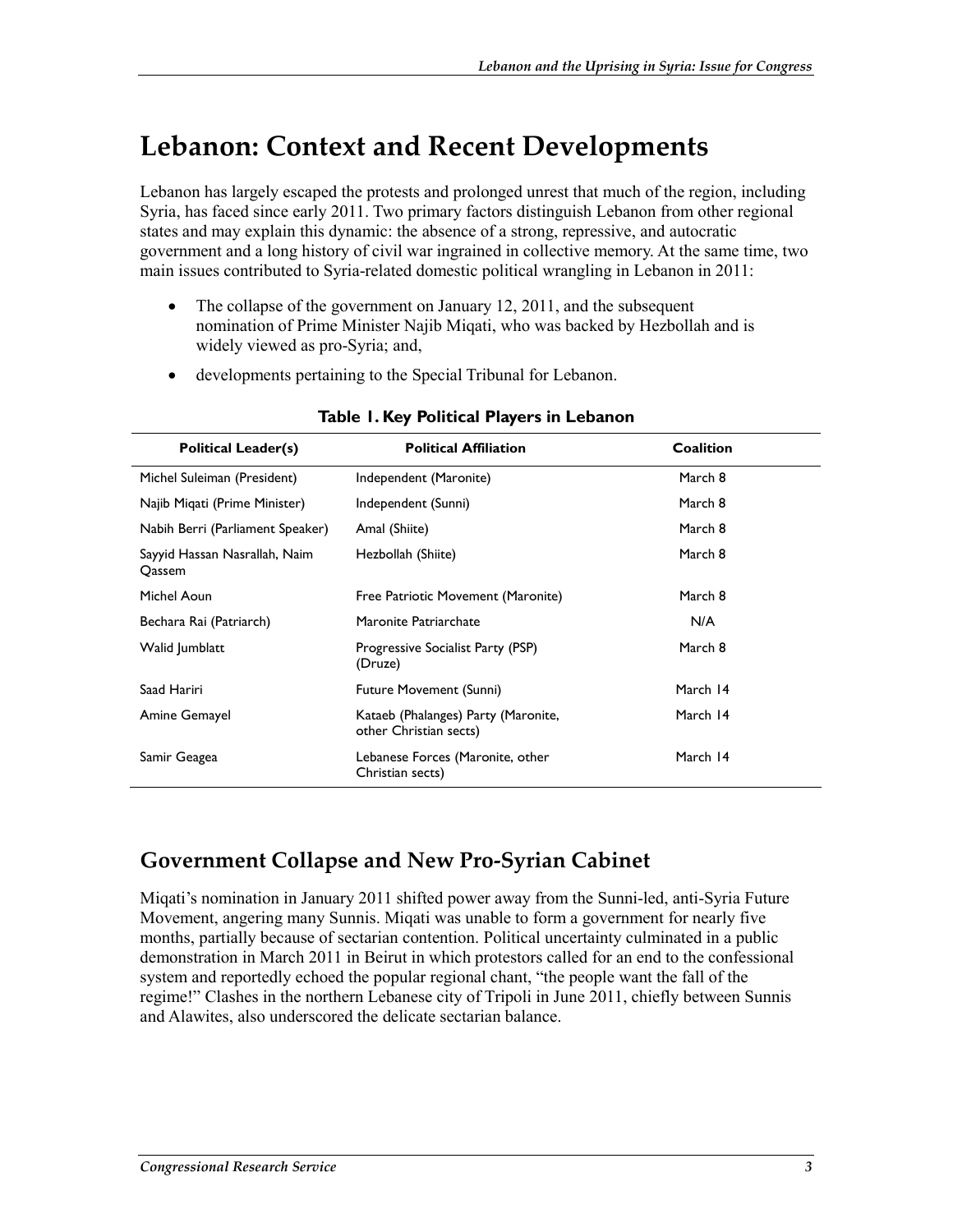After a lengthy political impasse, Miqati announced a new cabinet on June 13, 2011. The pro-Syria, Hezbollah-led March 8 coalition<sup>4</sup> dominated the cabinet, filling 18 of the 30 seats. Hezbollah continues to hold 2 of these 18 seats, in line with its cabinet representation prior to the shift from former Prime Minister Saad Hariri. Additional members from the March 8 coalition filled the remaining 16 of the allotted 18 seats. Independents filled the other 12; none of the seats were allotted to the predominantly Sunni, anti-Syria March 14 coalition.<sup>5</sup> Walid Jumblatt, head of the Druze-led Progressive Socialist Party, switched his allegiance from the March 14 to the March 8 alliance, providing March 8 with crucial support to break the political stalemate.

While domestic political infighting played a significant role in the governmental gridlock, many analysts believe that the instability in Syria factored into Migati's inability to form a government.<sup>6</sup> Some political players apparently wanted to wait and see how the Syrian uprising would affect Lebanon before forming a cabinet; others hoped to limit the influence that the unrest might have on Lebanon. Some Lebanese politicians suggest that Syria increased its interference in the hopes of engineering a cabinet dominated by its supporters.7

## **Special Tribunal for Lebanon, Hezbollah, and Syria**

On June 30, the Special Tribunal for Lebanon (STL) indicted four members of Hezbollah on charges of assassinating former Prime Minister Rafiq Hariri on February 14, 2005. Hezbollah, which had launched a public relations campaign to discredit the STL, disavowed the allegations and refused to turn over the named individuals. The group's leader, Sayyid Hassan Nasrallah, announced that, "[The STL] cannot find or arrest the accused in 30 days or 60 days, 30 years or 300 years." 8 On February 1, the STL Trial Chamber announced its intention to try the four accused in absentia because of their disappearance and an inability to find them. The STL credited the Lebanese government's "multiple attempts …to find the accused at their last known residences, places of employment, family homes and other locations."<sup>9</sup>

Many observers had expressed concern that the STL could derail the already tenuous government of Prime Minister Miqati, particularly given Lebanon's financial responsibility to pay dues to the STL and Hezbollah's objection to contributing these funds.<sup>10</sup> However, Miqati announced on November 30 that Lebanon would adhere to its financial obligations to the STL, and his subsequent payment of these dues did not lead to the government's collapse. Reportedly, Syrian

<u>.</u>

<sup>&</sup>lt;sup>4</sup> The March 8 coalition was named after demonstrations that occurred on March 8, 2005, during which hundreds of thousands of pro-Syria, Hezbollah-supported Lebanese protested the resignation of the pro-Syria Prime Minister Omar Karami on February 28, 2005. The coalition includes Hezbollah, the Shiite party Amal, the Maronite Christian Free Patriotic Movement, and the Druze-led Progressive Socialist Party (PSP). For more information, see: Patricia Karam, "On the Issues: Lebanon," United States Institute of Peace, March 2007.

 $<sup>5</sup>$  The March 14 coalition was named after the anti-Syria protests that took place on March 14, 2005, marking the one</sup> month anniversary of former Prime Minister Rafiq Hariri's assassination. Between 800,000 and one million Lebanese protested in Beirut. Led by Saad Hariri's Future Movement, the March 14 coalition includes the Kataeb (Phalange) Party and the Lebanese Forces. For more information, see: Patricia Karam, "On the Issues: Lebanon," United States Institute of Peace, March 2007.

<sup>&</sup>lt;sup>6</sup> Mona Yacoubian, "The Syrian Uprising's Impact on Lebanon," United States Institute of Peace, May 9, 2011.

<sup>&</sup>lt;sup>7</sup> "Geagea: Government Fate Linked to Syrian Unrest," The Daily Star, August 31, 2011.

<sup>8</sup> Hussein Dakroub, "Nasrallah Refuses to Hand Over Accused," *The Daily Star*, July 4, 2011.

<sup>&</sup>lt;sup>9</sup> Special Tribunal for Lebanon, Decision to Hold Trial in Absentia, Case STL-11-01, February 1, 2012.

 $10$  Lebanon was required to pay 49%, or \$32 million, towards the costs of the STL. See: Lucy Fielder, "Tribunal Crisis" Grows," *Al-Ahram Weekly*, October 13-19, 2011.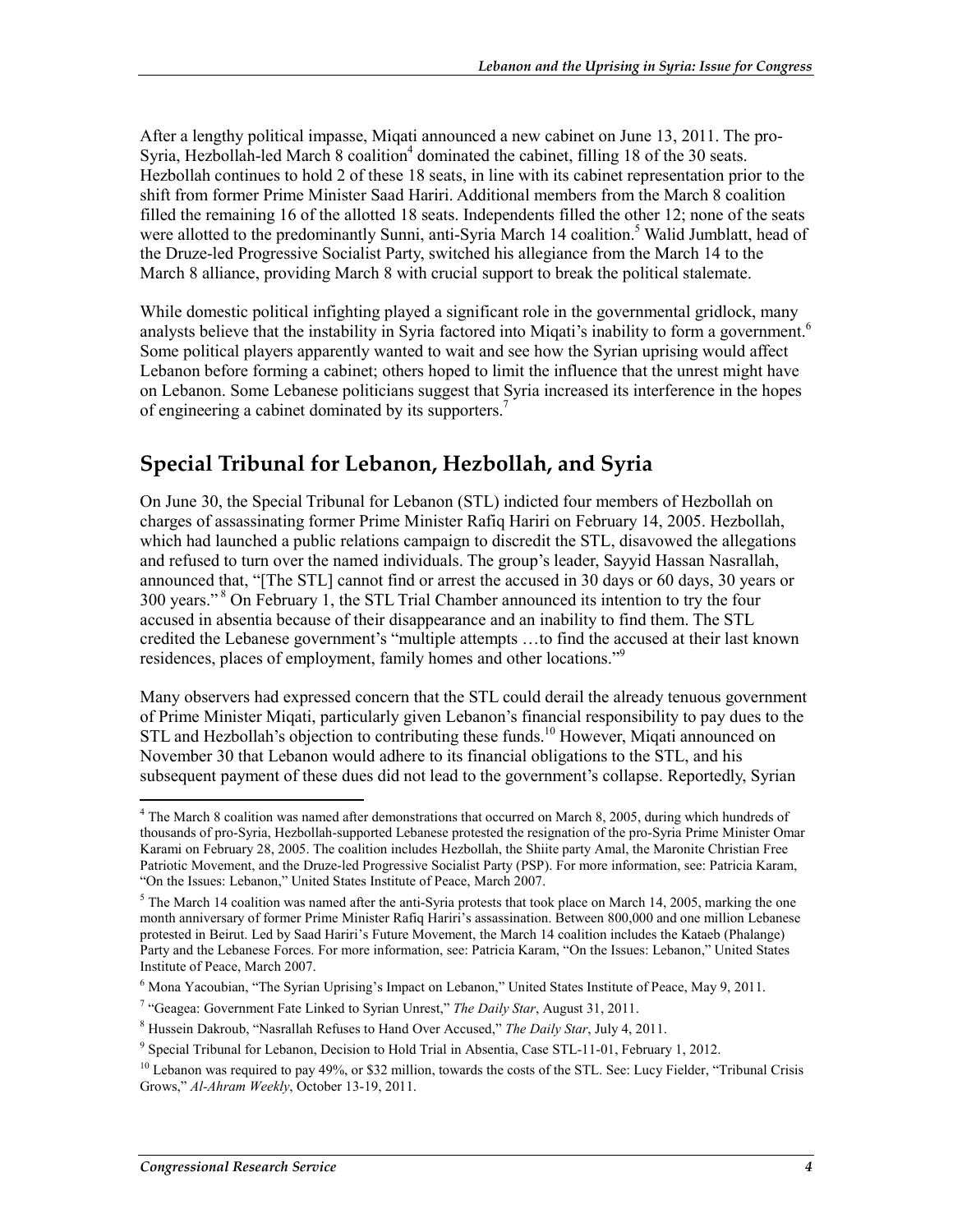President Bashar Al Asad instructed Hezbollah to allow Miqati to make the payment in order to maintain the continuity of the pro-Syria Lebanese government.<sup>11</sup>

The debate over the STL underscores the inherent sectarian divides in Lebanon. The Sunni community views the STL as integral to holding Hariri's killers accountable, while Hezbollah and the Shiite community decry the STL as part of a conspiracy to weaken Hezbollah and remove it as an obstacle to U.S. and Israeli policy in the Middle East. The Druze community vacillates between the two positions. The Christian community is split; some leaders support the STL while others deride its legitimacy, reflecting "deeper angst within the community as it struggles to contend with its waning power."<sup>12</sup> As a result, many analysts were concerned that the STL would ignite sectarian tensions and foster domestic instability, particularly given the disagreements within March 8 over the payments.<sup>13</sup> Concerns about the possible impact of the unrest in Syria on Lebanon may have tempered the effects.

### **Syrian Unrest and Lebanese Political Dynamics**

The Lebanese government has stated that its official policy on the Syrian uprising is one of neutrality.<sup>14</sup> Although Lebanon sat on the United Nations Security Council in 2011, Lebanon did not vote in favor of resolutions criticizing the Syrian regime. Lebanon abstained from voting on the October 2011 U.N. Security Council resolution condemning Syria's brutal crackdown. Nawaf Salam, Lebanon's Special Envoy to the U.N., stated that "Lebanon is committed to defend the sovereignty of (Syria) and the unity of its people...but in order to protect Lebanon's unity and stability, it abstains from voting."<sup>15</sup> Similarly, Lebanon did not vote for Syria's suspension from the Arab League or opt to send delegates with the Arab League observer mission to Syria.

#### **Hezbollah and the March 8 Coalition**

Since the unrest started in Syria, March 8 has largely backed the Asad regime. Both Prime Minister Miqati and Parliament Speaker Nabih Berri, are pro-Syrian politicians, although President Michel Suleiman<sup>16</sup> is largely viewed as neutral. Hezbollah has been particularly supportive of its patron, reiterating Asad's claims that foreign agents who aim to destabilize the country have caused the unrest. In a speech given in December 2011, Nasrallah claimed that, "[t]here are some who don't want civil peace or stability and want to destroy Syria. There are some who want to make up for their defeat and their inevitable loss in any change in the situation in Syria for the benefit of Israel."17 However, by wholly supporting Asad, Hezbollah has found itself in a difficult position. The organization has largely endorsed the other popular uprisings in the Arab world, qualifying them as resistance movements; thus, many in the Arab world, and particularly Sunnis, view Hezbollah's continued backing for Syria as contradictory. Prime Minister Miqati, who needs to maintain the support of March 8 while still working with other

<sup>11 &</sup>quot;Assad Tells Nasrallah Syria Not Opposed to STL Funding: Report," *The Daily Star*, October 27, 2011.

<sup>12</sup> Mona Yacoubian, "Lebanon's Hariri Tribunal Hits Its (Anti?) Climax?" *Foreign Policy*, July 1, 2011.

<sup>13</sup> Paul Salam, "Tensions Over Tribunal Threaten Country's Delicate Sectarian Balance," *Los Angeles Times*, October 1, 2010.

<sup>&</sup>lt;sup>14</sup> "Feltman: Lebanon Should Reassess Policies Given Regional Developments," *The Daily Star*, December 23, 2011.

<sup>15 &</sup>quot;Lebanon's Stance on U.N. Syria Vote Creates Controversy," *Naharnet*, October 6, 2011.

<sup>16</sup> Sometimes transliterated as President Michel Sleiman.

<sup>17 &</sup>quot;Nasrallah Makes Rare Public Appearance, Says Group Better Armed," *The Daily Star,* December 6, 2011.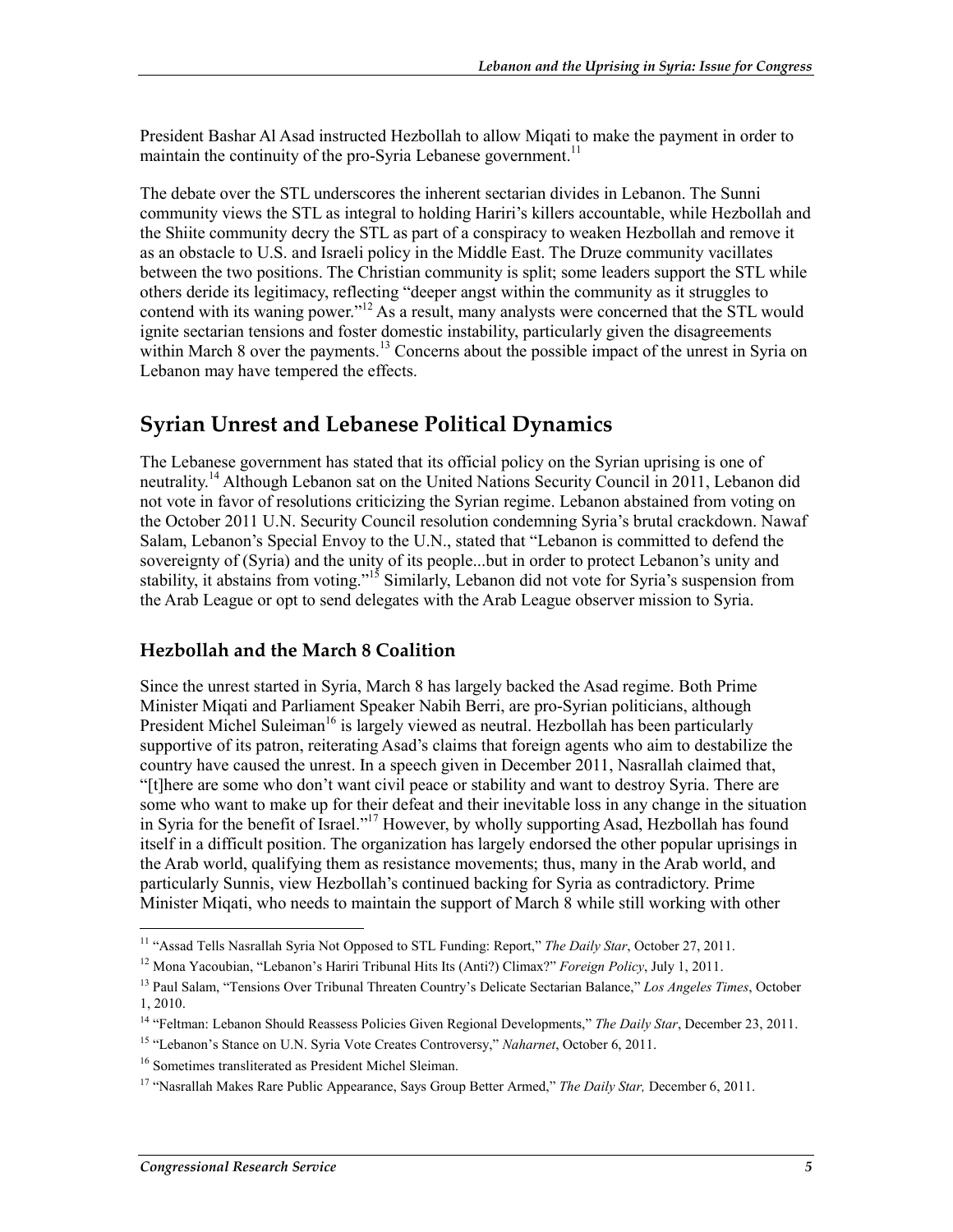prominent political players, including those who are anti-Syria, is also in a political quandary. As a result, he has consistently reiterated his view that Lebanon should remain neutral with regard to the situation in Syria.

Hezbollah's unwavering support for Syria has created some dissent within the March 8 coalition. Walid Jumblatt, head of the PSP, has notably and increasingly diverged from March 8's position. Jumblatt, often referred to as the weathervane of Lebanese politics for the frequency with which he shifts his political alliances toward whichever side seems to be gaining dominance, has grown progressively critical of the Asad regime since January 2011 and has called for political reforms in Syria. 18 He has refrained from saying outright that Asad should step down. However, on January 3, 2012, he implored Russia and Iran to reassess their positions on Syria and convince Asad that "fundamental regime change is the only solution for the unrest."<sup>19</sup> Jumblatt has also urged the Syrian Druze community not to join the attacks carried out by the Syrian army and police forces against the protesters.

#### **The March 14 Coalition**

In contrast, the Sunni-dominated, anti-Syria March 14 coalition is staunchly opposed to Asad. March 14 has expressed anger with Syria, accusing the Asad regime of violating Lebanese sovereignty by repeatedly launching incursions into Lebanese territory, and kidnapping Syrian and Lebanese nationals within Lebanon who are connected to the Syrian opposition. The coalition has also criticized the March 8 response to the uprising. March 14 members have been meeting with other regional powers, including Saudi Arabia, to prepare for expected changes in Syria should Asad fall.

The unrest in Syria has potentially provided March 14 with an opportunity to rejuvenate its base, which had lost its cohesion and energy after achieving its primary goal of driving Syrian forces out of the country. Coalition leaders, who suffered significant political losses after losing control of the government in January 2011, have rallied the Sunni-based constituency by expressing solidarity with the largely Sunni opposition movement in Syria and voicing support for the protestors. They have also visited Syrian refugees and publically called for Asad to step down. The downside to this mobilization is its potential to increase sectarian and political tensions in Lebanon, particularly among Christians who may fear an expected regional Sunni Islamist ascendancy and among Hezbollah supporters fearful of losing an important life-line to Iran.

#### **Lebanese Christians and the Maronite Church**

For Christians in Lebanon, the uprising in Syria presents a tricky situation. While many in the Christian community do not support the actions of the Asad regime, others fear that Asad's fall may lead to a Sunni Islamist government that will discriminate against Christians and inspire the Lebanese Sunni community.<sup>20</sup> The difficulties facing the Maronite Church exemplify this conundrum. Traditionally, the Maronite patriarch has aligned with the anti-Syria March 14 coalition. The current head, Archbishop Bechara Rai, is generally considered to have better relations with the Syrian regime and March 8 than his predecessor, Nasrallah Sfeir.

<sup>18</sup> Lucy Fielder, "Clinging to Middle Ground," *Al-Ahram Weekly*, August 11-17, 2011.

<sup>19</sup> Hussein Dakroub, "Syrian Regime Change Only Solution: Jumblatt," *The Daily Star*, January 4, 2012.

<sup>20 &</sup>quot;Fearing Change, Many Christians in Syria Back Assad," *The New York Times*, September 27, 2011.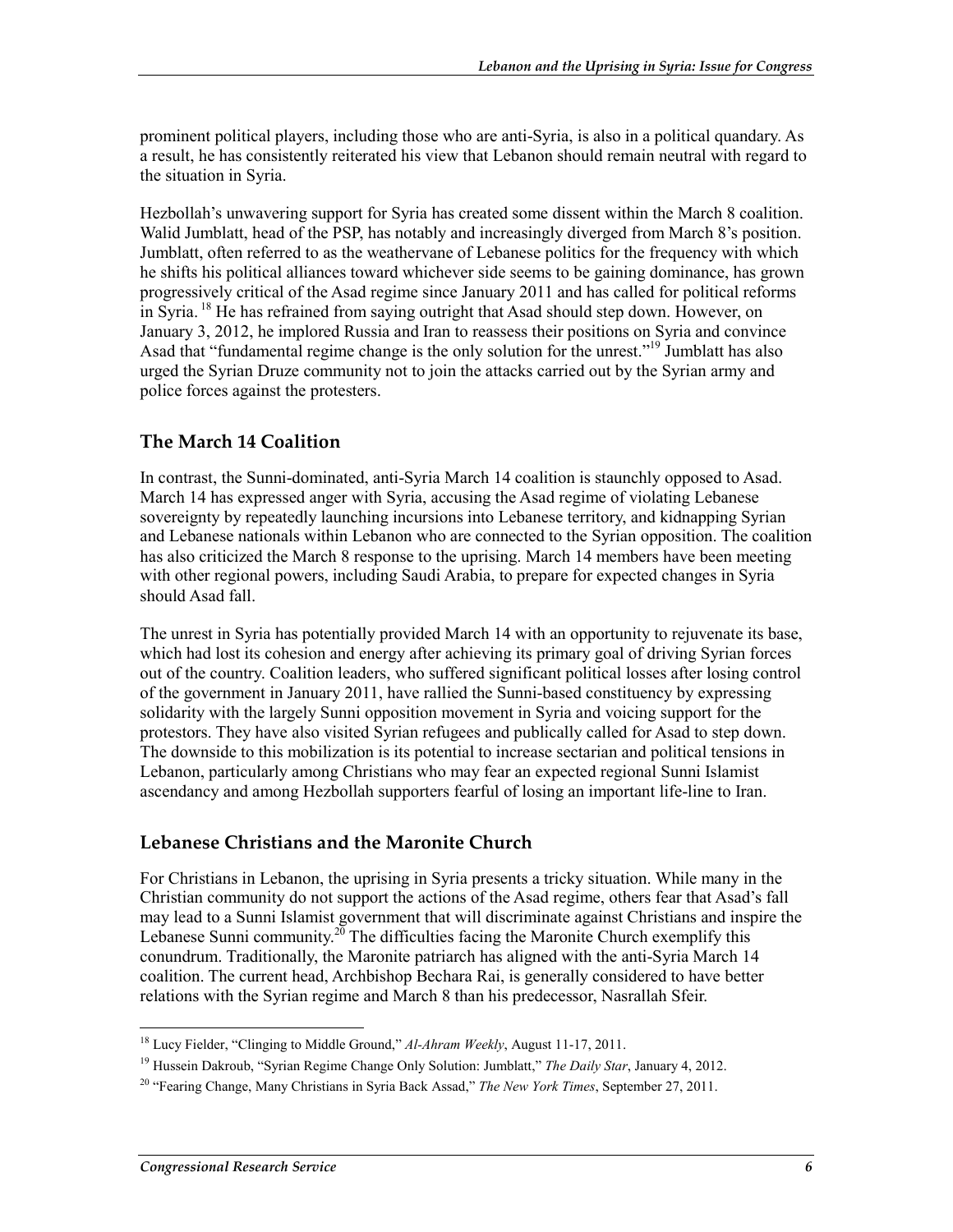In September 2011, Rai suggested that the Syrian government required more time to implement the reforms to which Asad had previously agreed.<sup>21</sup> He later claimed these comments were taken out of context, noting that the patriarchate "cannot relinquish any party and does not want to eliminate or marginalize any party, because Lebanon needs all its citizens, parties, and sects."<sup>22</sup> Rai has also reiterated his concern for the Christian population in Syria, many of whom publically support the Asad regime, intimating that the end of Asad's government could negatively affect the Syrian Christian population.<sup>23</sup> Some states with close ties to Lebanon, including France, registered their dismay at Rai's comments. Many within the Lebanese Christian community also expressed concern at his remarks, demonstrating an internal split.<sup>24</sup> The March 8 coalition supported Rai's comments, claiming that "a stable Syrian government is important for Lebanon<sup> $,25$ </sup>

Though some Christians have joined the Syrian opposition, most Christian leaders in Syria continue to publicly support the Asad regime. This is partially because of Syrian Christians' prominent government-supported role in the business community, but it also reflects Syrian Christian fears that a Sunni-led and potentially Islamist-dominated government will replace Asad.

### **Current Effects of the Syrian Unrest on Lebanon**

#### **The Economy**

Pro-Syrian business interests are deeply influential within the Lebanese economy. The current unrest has significantly affected the Lebanese economy overall; the effects are particularly noticeable in trade relations, the banking industry, and tourism. Within Syria, the unrest has primarily impacted its oil and tourism industries.<sup>26</sup> IMF estimates indicate that the Syrian economy may shrink up to 2% in 2012 as a result of the sanctions, a weakened currency, an expanding recession, and a significant decline in tourism.<sup>27</sup> Some officials have speculated that a weak economy could cause Asad to fall within  $6-18$  months.<sup>28</sup>

With the continued unrest in Syria and increased efforts to impose international sanctions, the Lebanese economy has come under increasing scrutiny from the international community. It remains unclear whether Lebanon will participate in the sanctions levied by the Arab League, which the organization has no legal mechanism to enforce.<sup>29</sup> Lebanon voted against the sanctions.

<sup>1</sup> 21 Hussein Dakroub, "Rai Seeks to Calm Storm Over Syria, Arms Stance," *The Daily Star,* September 14, 2011

<sup>22</sup> Hussein Dakroub, "Rai Defends Stance on Syria, Weapons," *The Daily Star*, September 12, 2011.

<sup>23 &</sup>quot;Fearing Change, Many Christians in Syria Back Assad," *The New York Times,* September 27, 2011.

<sup>&</sup>lt;sup>24</sup> Mona Yacoubian, "Regional Dynamics of the Syrian Uprising: The Impact on Lebanon and Hezbollah," United States Institute of Peace, October 13, 2011

<sup>25 &</sup>quot;Patriarch Says He Has Duty to Represent His Post," *The Daily Star*, September 11, 2011.

 $^{26}$  Oil and gas exports comprise up to a third of state revenues and provide the biggest source of foreign currency. Tourism provides \$7.7 billion annually.

<sup>&</sup>lt;sup>27</sup> Syrian officials have indicated that Syria has \$18 billion in foreign currency reserves, which could support the regime for up to two years. Most outside analysts disagree with this figure, but a lack of transparency precludes them from doing so conclusively. See: Nada Bakri, "Sanctions Pose Growing Threat to Syria's Assad," *New York Times*, October 10, 2011.

<sup>28</sup> Nada Bakri, "Sanctions Pose Growing Threat to Syria's Assad," *New York Times*, October 10, 2011.

<sup>&</sup>lt;sup>29</sup> The sanctions levied by the Arab League include "travel bans on high-level regime officials, freezing of their bank accounts, blocking the sale of "non-essential" commodities to Syria, halting transactions with the Syrian central bank (continued...)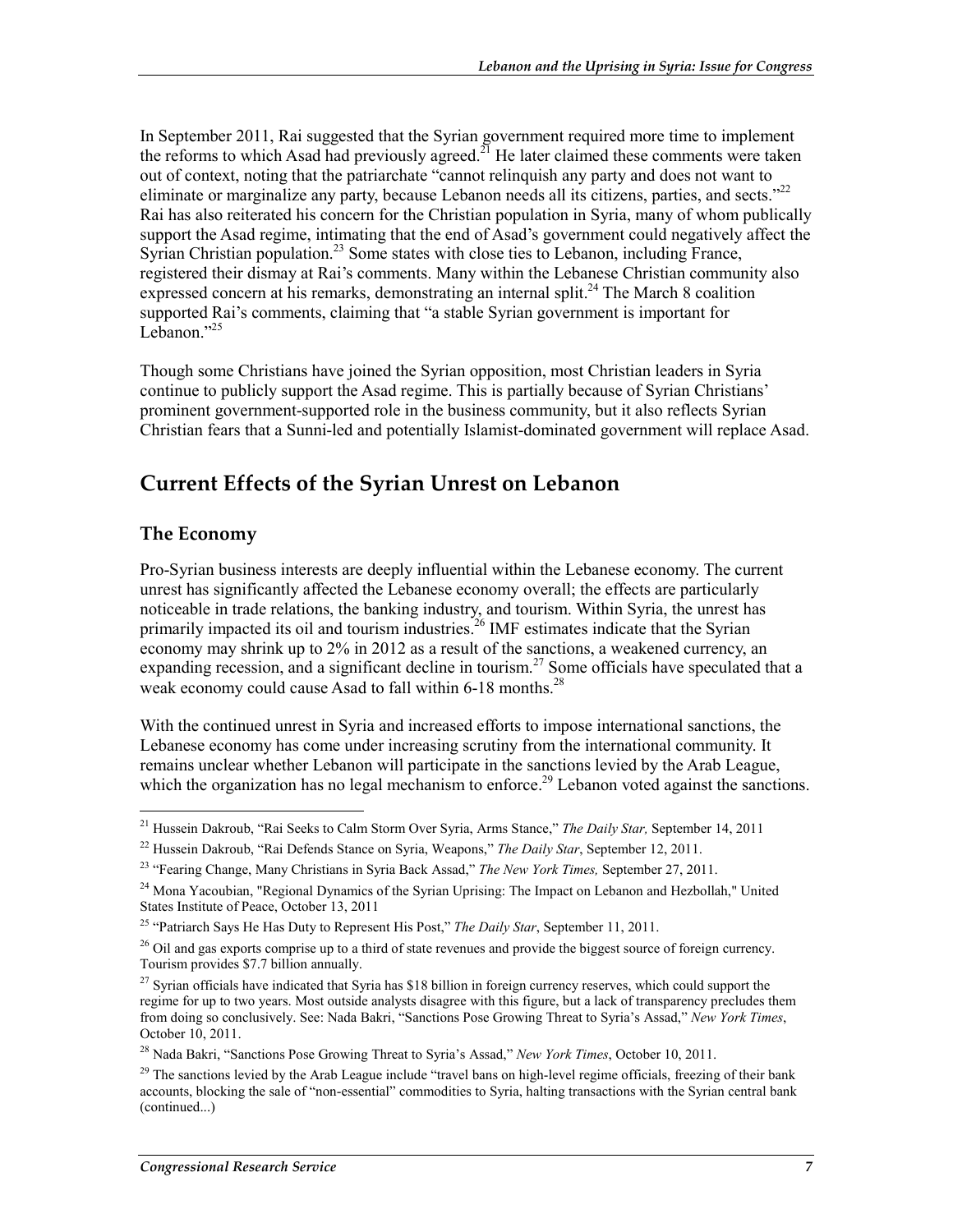However, Lebanon's Economy Minister, Nicolas Nahas, who is Greek Orthodox, has publically announced that the country will adhere to them.<sup>30</sup>

Lebanon's hesitation is unsurprising. Syria is Lebanon's only overland trade route and is integral to Lebanon's ability to export. In tandem, Lebanon provides Syria with an important trading partner. Bilateral trade between the two totals \$560 million.<sup>31</sup> Observers in Lebanon have already partier. Enalter that seems the two computes of the same the same in propose the sanctions may noted substantial price increases in many basic goods.<sup>32</sup> Agreeing to impose the sanctions may significantly harm the Lebanese economy and subject it to Syrian reprisals.

The Lebanese banking sector figures prominently in Syrian-Lebanese economic relations. One economist notes that the banking industry would feel the primary effects of the sanctions; Syrian operations comprise 10% of consolidated balance sheets in Lebanese banks and Lebanese banks have loaned more than \$1 billion to Syrian individuals and corporations.<sup>33</sup>

However, the effects of the sanctions on the banking industry remain unclear. The governor of Lebanon's Central Bank, Riad Salameh, maintains that the Syrian government has not deposited any funds in the Bank and thus the Bank has not been impacted by the sanctions.<sup>34</sup> Yet the annual report from at least one Lebanese bank, the Bank of Byblos, indicates that deposits have decreased by 20% over the past year.<sup>35</sup>

According to the Lebanese Ministry of Tourism, tourism in Lebanon decreased by 25% in the first seven months of 2011.<sup>36</sup> Approximately 25% of all tourist arrivals in Lebanon travel via Syria. Tourist activity on the Lebanese-Syrian border has decreased between 75%-90%.<sup>37</sup> Greater disruptions are reportedly visible in the northern border crossings than the eastern border.

#### **Border Control**

Border security remains a preeminent concern, particularly because the border between Syria and Lebanon is not demarcated in many places. Syria has historically disregarded Lebanese sovereignty, in violation of U.N. Security Resolutions 1559 and 1680. According to one U.S. State Department official, although Syrian officials agreed to participate in a committee to

 $\overline{a}$ 

<sup>(...</sup>continued)

and ending financing for all Arab-funded projects in Syria." See: Matt Bradley and Nour Malas, "Arab League to Punish Syria," *The Wall Street Journal*, November 28, 2011.

<sup>30</sup> Jocelyne Zablit, "Lebanese Banks Tighten Control on Syrian Account Holders," *Agence France-Presse*, December 1, 2011.

<sup>31</sup> Mohamad El Amin, "Experts: Economic Sanctions on Syria Will Backfire on Lebanon," *The Daily Star*, November 14, 2011.

<sup>32</sup> Rula Amin, "Lebanon's Economy Hit By Syrian Unrest," *Al-Jazeera English*, November 29, 2011.

<sup>33</sup> Mohamad El Amin, "Experts: Economic Sanctions on Syria Will Backfire on Lebanon," *The Daily Star*, November 14, 2011.

<sup>34</sup> Jocelyne Zablit. "Lebanese Banks Tighten Control on Syrian Account Holders," *Agence France-Presse*, December 1, 2011.

<sup>35</sup> Nada Bakri, "Sanctions Pose Growing Threat to Syria's Assad," *New York Times*, October 10, 2012.

<sup>36 &</sup>quot;The Lebanon Weekly Monitor," *Bank Audi*, September 12-18, 2011.

<sup>37</sup> Oliver Holmes, "Tourism in Lebanon Falters in Face of Middle East Unrest," *Reuters*, October 12, 2011 and

<sup>&</sup>quot;Tourism Blues: Lebanon's Dry Summer," *Al-Akhbar English*, September 3, 2011.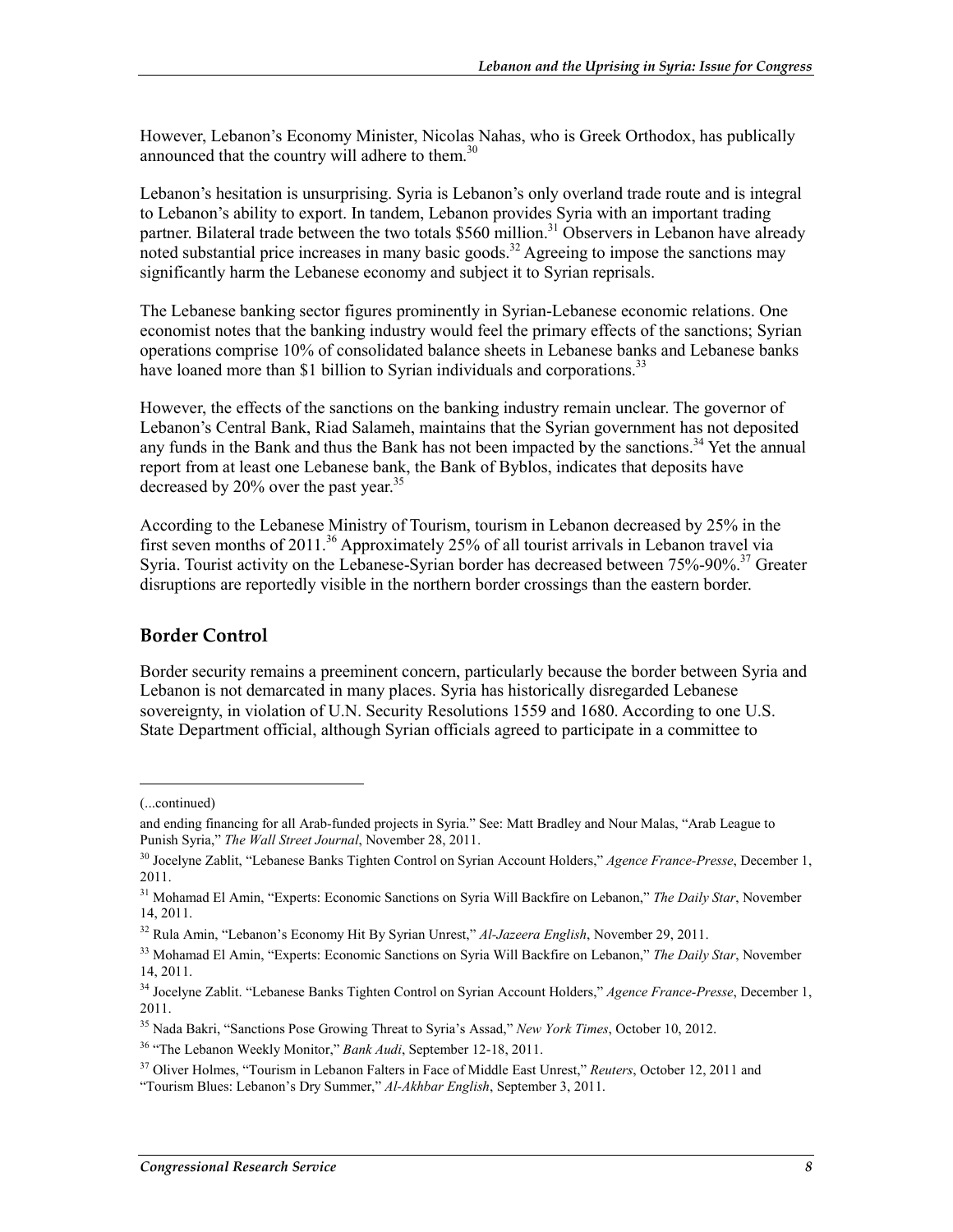demarcate the border between the two countries in 2008, they have yet to appoint anyone to serve in an official capacity.<sup>38</sup>

The Syrian army has entered Lebanese territory numerous times since the beginning of the uprising. A number of individuals have been killed by gunfire that either came from the Syrian side of the border or by Syrian troops who had crossed over the border. Others have been kidnapped by Syrian troops. The U.S. State Department denounced these territorial violations, noting grave concern about Syria's disregard for Lebanese sovereignty and urging the Lebanese to adhere to their international obligations and protect the security and rights of all, including refugees.39

The Syrian government maintains that the incursions have been integral to neutralizing foreign agents who are entering Syria through Lebanon and inciting unrest within Syria.<sup>40</sup> Syrian forces began laying antipersonnel landmines along several sections of the Lebanese border in October 2011.<sup>41</sup> Many of these mines are near the Syrian city of Homs, which has witnessed large-scale protests and unrest; this area includes the portion of the Lebanese-Syrian border that is disputed. While Syrian officials have stated that mining the border is meant to decrease arms smuggling, some analysts posit that the forces have laid the mines to prevent refugees from fleeing into Lebanon and members of the opposition from launching attacks against Syria from within Lebanon. $42$ 

#### **Arms Transfers, Hezbollah Arms, and Militants**

Arms transfers across the Lebanese-Syrian border present challenges for both the Asad regime and the Lebanese government. The porous nature of the border facilitates the easy transfer of arms in both directions. Some U.S. officials have noted that arms smuggling is extensive and unlikely to be curtailed in the near future, particularly given the political situation.<sup>43</sup>

The Syrian government has accused some Lebanese, particularly those in the March 14 coalition, of smuggling weapons across the border to aid the Syrian opposition in the uprising. March 14 has vociferously denied this claim.<sup>44</sup> Simultaneously, Hezbollah reportedly has moved many of its long-range missiles from Syria to Lebanon, fearful that Asad's regime will collapse and the group will be unable to access its stockpile of arms. According to one observer, "there's so much stuff coming across the border...Hezbollah doesn't know where to put it."<sup>45</sup> The effect of the Syrian uprising on Hezbollah's weapons cache may present Israel with particular concerns. One retired

<u>.</u>

 $38$  Conversation between the author and U.S. Department of State officials, January 2012.

<sup>&</sup>lt;sup>39</sup> To see the text of this statement, see: "Lebanon/Syria: Syrian Incursions into Lebanese Territory," U.S. Department of State, October 24, 2011.

<sup>&</sup>lt;sup>40</sup> Mona Yacoubian, "Regional Dynamics of the Syrian Uprising: The Impact on Lebanon and Hezbollah," United States Institute of Peace, October 13, 2011.

<sup>41</sup> Syria is not a signatory to the 1997 Landmine Ban Treaty

<sup>42</sup> Mitchell Prothero, "Assad's Lebanese Invasion," *Foreign Policy*, December 22, 2011.

<sup>&</sup>lt;sup>43</sup> Conversation between the author and U.S. Department of State officials, January 2012.

<sup>44</sup> Mona Yacoubian, "Regional Dynamics of the Syrian Uprising: The Impact on Lebanon and Hezbollah," United States Institute of Peace, October 13, 2011.

<sup>&</sup>lt;sup>45</sup> Reports indicate that Hezbollah has transferred its long-range Iranian-produced Zelzal, and Fajr 3,4,and 5 missiles from Syria to Lebanon. Hezbollah has traditionally kept its weapons in Syria to shelter them from an Israeli attack. Schenker, David, "Bashar Assad in the Balance," *Los Angeles Times*, December 14, 2011.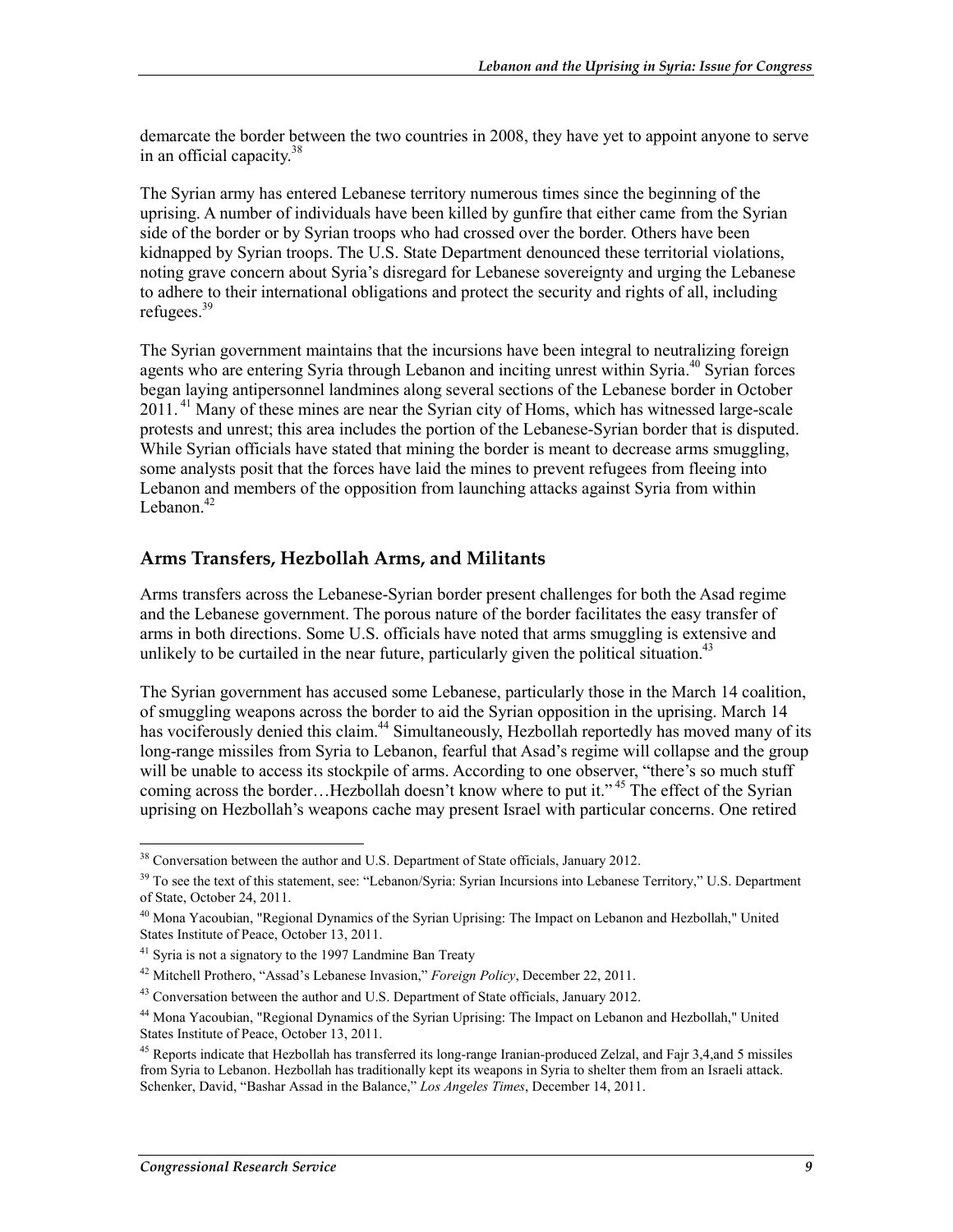Israeli military official has speculated that if Asad falls, Hezbollah will acquire Syria's chemical weapons.<sup>46</sup>

Asad has claimed that al-Qaeda militants are entering Syria via the Syria-Lebanon border and inciting violence in Syria. The Lebanese Defense Minister, Fayez Ghosn, a Hezbollah ally and supporter of the Asad regime, backed these assertions when he announced in December 2011 that Al Qaeda militants were based in the Lebanese border town of Arsal under the pretext of being Syrian dissidents. Although President Michel Suleiman, Prime Minister Miqati, and the Lebanese Interior Minister, Marwan Charbel, have all rejected these claims, the statements have sparked a national political debate about the possibility of Al Qaeda's presence and what it means both for Syria and Lebanon.<sup>47</sup>

#### **Population Movements**

Many Syrian dissidents are escaping to Lebanon to find safe haven. Parts of Lebanon, particularly in the north near Wadi Khaled, have experienced an influx of refugees fleeing the violence in Syria. Most recently, refugees have come from the cities of Homs and Tal Kalakh. The porous nature of the border, as well as the lack of demarcation, allows for significant movement. By the end of December, nearly 5,000 Syrian refugees had registered with the Office of the U.N. High Commission for Refugees (UNHCR).<sup>48</sup> Most of these refugees are residing with host families.<sup>49</sup> One U.S. State Department official noted that some wealthy Syrians have enrolled their children in Lebanese schools as a result of the unrest.<sup>50</sup>

However, reports indicate that dissidents are not necessarily safe in Lebanon; one advocacy group noted in March 2011 that Lebanon had detained some protestors and activists of Syrian origin and that their whereabouts remained unknown. 51 Accounts persist that Syrian operatives have entered Lebanese territory and targeted protestors who have fled Syria. The head of internal security in Lebanon has accused the Syrians of kidnapping dissidents within Lebanon.<sup>52</sup> Some organizations have accused the Lebanese forces of aiding the Asad regime both by detaining and refusing refugees. Human Rights Watch has called on Lebanon to provide detained refugees with temporary asylum.<sup>53</sup>

<sup>46</sup> Amos Harel and Avi Issacharoff, "In the Eye of the Observer," *Haaretz*, January 6, 2012.

<sup>47</sup> Hussein Dakroub, "Controversy Over al-Qaeda Presence Rages On," *The Daily Star*, January 4, 2012.

<sup>&</sup>lt;sup>48</sup> Some U.S. officials have expressed surprise that the numbers of refugees are not higher. However, they note that because these numbers are based on voluntary registration and many of the refugees have family on both sides of the border and travel back and forth frequently, the real number of refugees may be much higher. The Lebanese government is reportedly working with UNHCR to coordinate assistance for these refugees.

<sup>49</sup> United National High Commission for Refugees, "Lebanon Update: Situation in North Lebanon," December 23-30, 2011.

<sup>&</sup>lt;sup>50</sup> Conversation between the author and U.S. State Department official, January 2012.

<sup>51</sup> Human Rights Watch, "Lebanon: Reveal Fate of Disappeared Syrians," March 9, 2011.

<sup>52</sup> Lana Asfour, "Is Lebanon Immune to the Arab Spring?" *New Statesman*, January 6, 2012.

 $53$  For anecdotal evidence, see: Human Rights Watch, "Lebanon: Stop Detaining Syrian Refugees," May 20, 2011.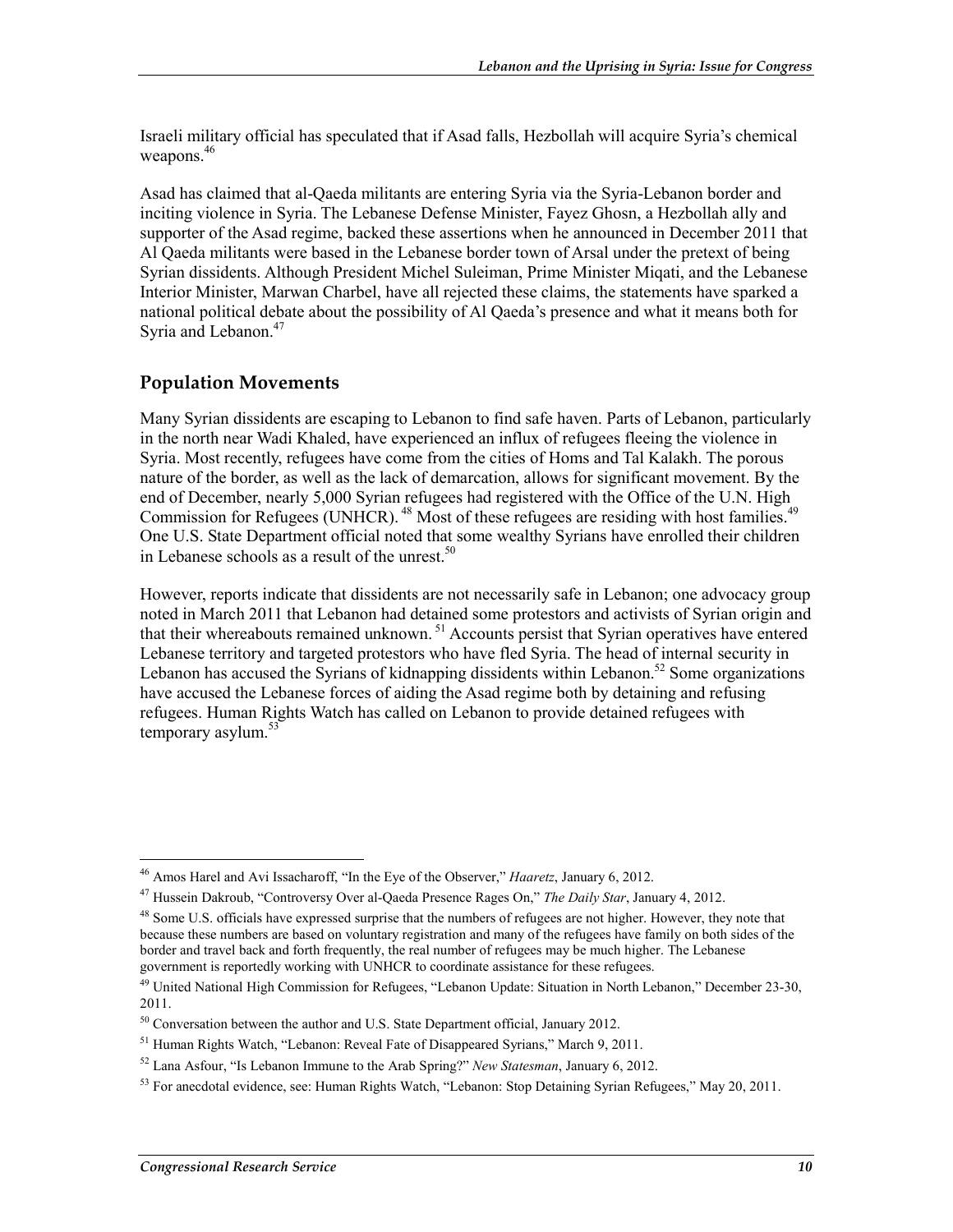## **How Might Future Events in Syria Affect Lebanon?**

Many analysts argue that the Asad regime will fall within the next six to 18 months, and others express skepticism or decline to place an expected time frame on the potential collapse of the regime.<sup>54</sup> Regardless of the time frame, the course of events in Syria and the responses of key actors will determine the broad effects on Lebanon and the region. In all future scenarios, Israel, Iran, and other regional and international actors, including the United States, serve as wildcards. Any could shape developments in both Syria and Lebanon through their interactions with various players.

### **Possible Impact on Lebanon**

The responses of key actors and the potential for a political and security vacuum will largely determine the impact of unrest or change in Syria on Lebanon. Hezbollah and the Sunni communities will figure chiefly in these situations. If Hezbollah feels threatened and increases its militarization, the group may encourage sectarian strife within Lebanon. Conversely, if Hezbollah feels the need to further separate itself from Syria and preserve itself by acting in greater accordance with discrete Lebanese interests, this may stave off political infighting. If heightened sectarianism in Syria deepens the chasm between Amal, Hezbollah, Lebanese Christians, and the Sunni community, both the Lebanese government and society could become destabilized. If members of the Lebanese Sunni community feel emboldened by the rise of a Sunni-led government in Syria, they could overreach, upset the political balance, and prompt a military response from Hezbollah or Christian groups.

While a full-scale civil war in Lebanon is unlikely, the outbreak of some civil conflict is a possibility. Key factors to monitor may include increased flow of refugees, the degree of mobilization and/or radicalization among Syrian and Lebanese Sunnis and Christians, crossborder flows of arms, and the incidence of sectarian clashes. Each of these factors has the potential to shape the responses of key actors and rupture Lebanon's delicate political balance.

## **Hezbollah and Regional Implications**

Regardless of its dwindling legitimacy among Lebanese Sunnis, Hezbollah will likely remain the most powerful domestic political actor, due to its military capabilities and support among Shiites and some Christians.<sup>55</sup> Nevertheless, as unrest in Syria continues, Hezbollah faces perhaps the most complex set of questions about the future, some of which could prove existential. Hezbollah's most significant struggle involves its domestic political legitimacy, now tarnished by its staunch support for the Asad regime's crackdown.<sup>56</sup> That support in turn has been dictated by Hezbollah leaders' operational concerns about losing a major patron and facilitator and the effects

<sup>&</sup>lt;sup>54</sup> For example, see testimony from Special Coordinator of Regional Affairs Frederic Hof, "Confronting Damascus: U.S. Policy Toward the Evolving Situation in Syria," House Committee on Foreign Affairs, Subcommittee on the Middle East and South Asia, December 14, 2011; Dennis Ross, "Why Syria's Regime is Doomed," The Washington Institute for Near East Policy, December 21, 2011.

<sup>55</sup> International Crisis Group, "Uncharted Waters: Thinking Through Syria's Dynamics," November 24, 2011.

<sup>56</sup> Giora Eiland, "The Upheavals in the Middle East and Israel's Security," *Strategic Assessment*, Vol. 14, No.2, July 2011.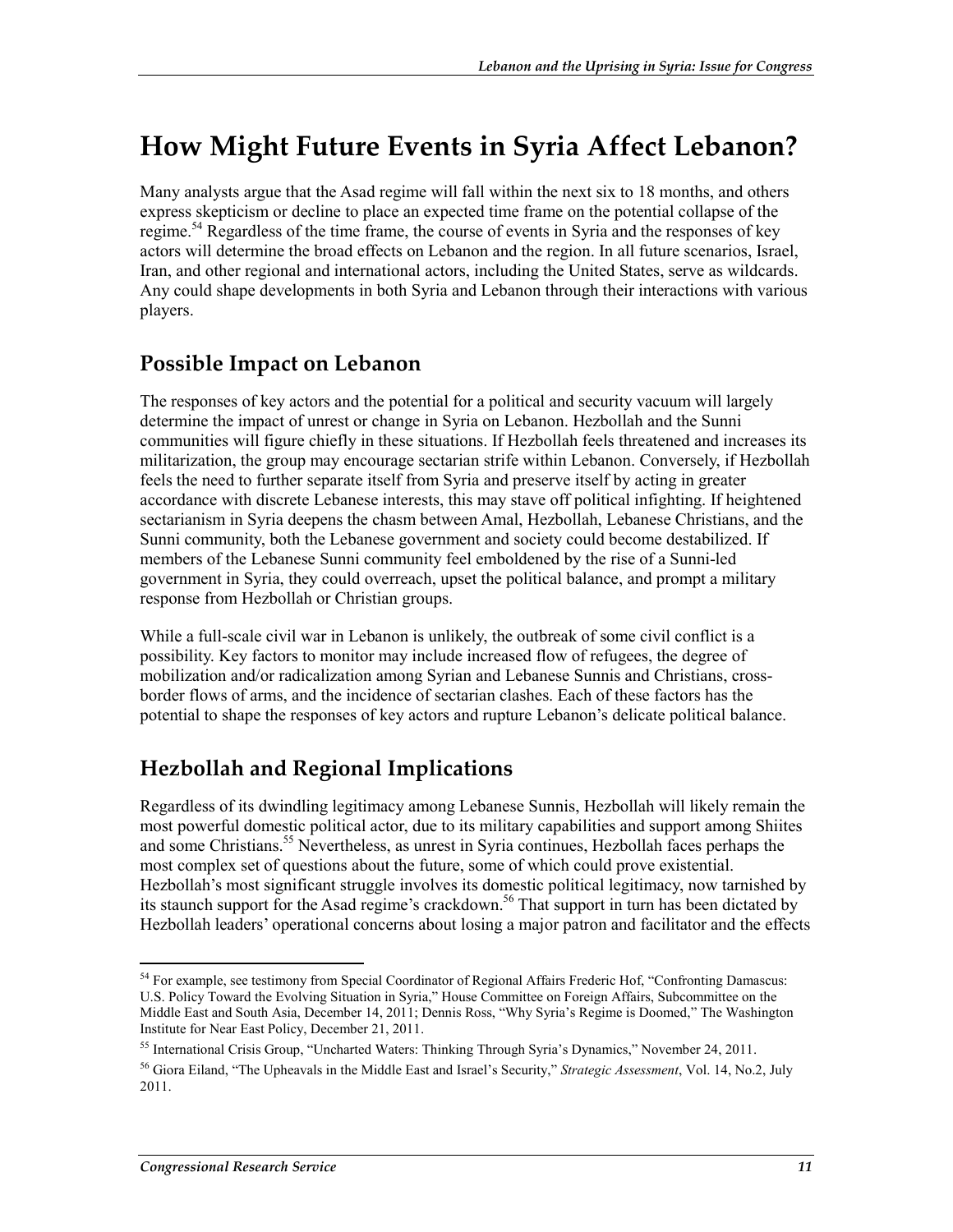that could have on the group's military capabilities and survival. Some analysts posit that if Asad falls, Hezbollah will have to shift the way in which it operates by either becoming bolder or narrowing its scope of operations.<sup>57</sup> This may prove difficult, if, as some observers argue, the priorities of its leadership and rank-and-file supporters are divergent. For example, the International Crisis Group has argued that, "[f]or Hizbollah, the core issue remains the regional balance of power and the struggle against Israel; for its Shiite rank-and-file, sectarian anxiety looms large; should Sunnis dominate a new Syrian regime, they fear being caught between it and Lebanon's own Sunni community."<sup>58</sup>

Many analysts agree that regime change in Syria could shift the power dynamic that presently exists between Syria, Israel, and Lebanon, particularly given Hezbollah's role in the Lebanese government.<sup>59</sup> If Asad feels threatened, he may encourage either Hezbollah or radical Palestinian jihadist elements located in southern Lebanon to attack Israel and deflect from his own domestic difficulties. Asad, who routinely claims that foreign agents have incited the unrest in Syria, may provoke Israel under the guise of seeking revenge. In this situation, Israel would likely respond by attacking or counterattacking Hezbollah, with the minimum goal of neutralizing its rocket threat to northern and central Israel. Hezbollah, cognizant of the damage that it incurred during the 2006 war, might try to avoid direct fighting with Israel. It is likely that the LAF and the ISF would have an easier time subduing an attack by the Palestinian militants than Hezbollah.

Should Hezbollah or Israel react provocatively, conflict could ignite. Israel maintains a qualitative military edge and could likely defeat Hezbollah, yet the combination of the regional unrest and the war could destabilize Lebanon, increasing the overall danger to Israel. Additionally, such a conflict could significantly harm Lebanon and shift the power dynamics in the Levant.

Asad's fall may usher in a Syrian government that is less inclined to align with Iran and Hezbollah, particularly if a Sunni-dominated government replaces the current Alawite regime. Burhan Ghalioun, the leader of one prominent Syrian opposition coalition, the Syrian National Council, has noted that a new Syrian government would shift away from Iran, and presumably Hezbollah, and align more closely with the Arab League and the  $\rm{GCC}$  countries.<sup>60</sup> It is not certain that a new Syrian government would take a more accommodating stance toward Israel, particularly in light of the long-standing Israeli-Syrian dispute over the Golan Heights and the Israeli-Palestinian conflict. The calculations and security imperatives that have driven Syrian influence over the affairs of its smaller neighbor Lebanon may also survive a change of regime in Damascus.

<sup>&</sup>lt;sup>57</sup> Conversation between the author and Monica Yacoubian, Senior Advisor, Middle East, Stimson Center, January 2012.

<sup>58</sup> International Crisis Group, "Uncharted Waters: Thinking Through Syria's Dynamics," November 24, 2011.

<sup>&</sup>lt;sup>59</sup> Paul Salem, "A New Balance of Power if Syria Shifts Away from Iran," Carnegie Endowment for International Peace, December 12, 2011.

 $60$  According to Ghalioun, "There will be no special relationship with Iran. This is the core issue – the military alliance. Breaking the exceptional relationship means breaking the strategic military alliance. We do not mind economic relations." Burhan Ghalioun, "Syrian Opposition Leader Interview Transcript," *The Wall Street Journal*, December 2, 2011.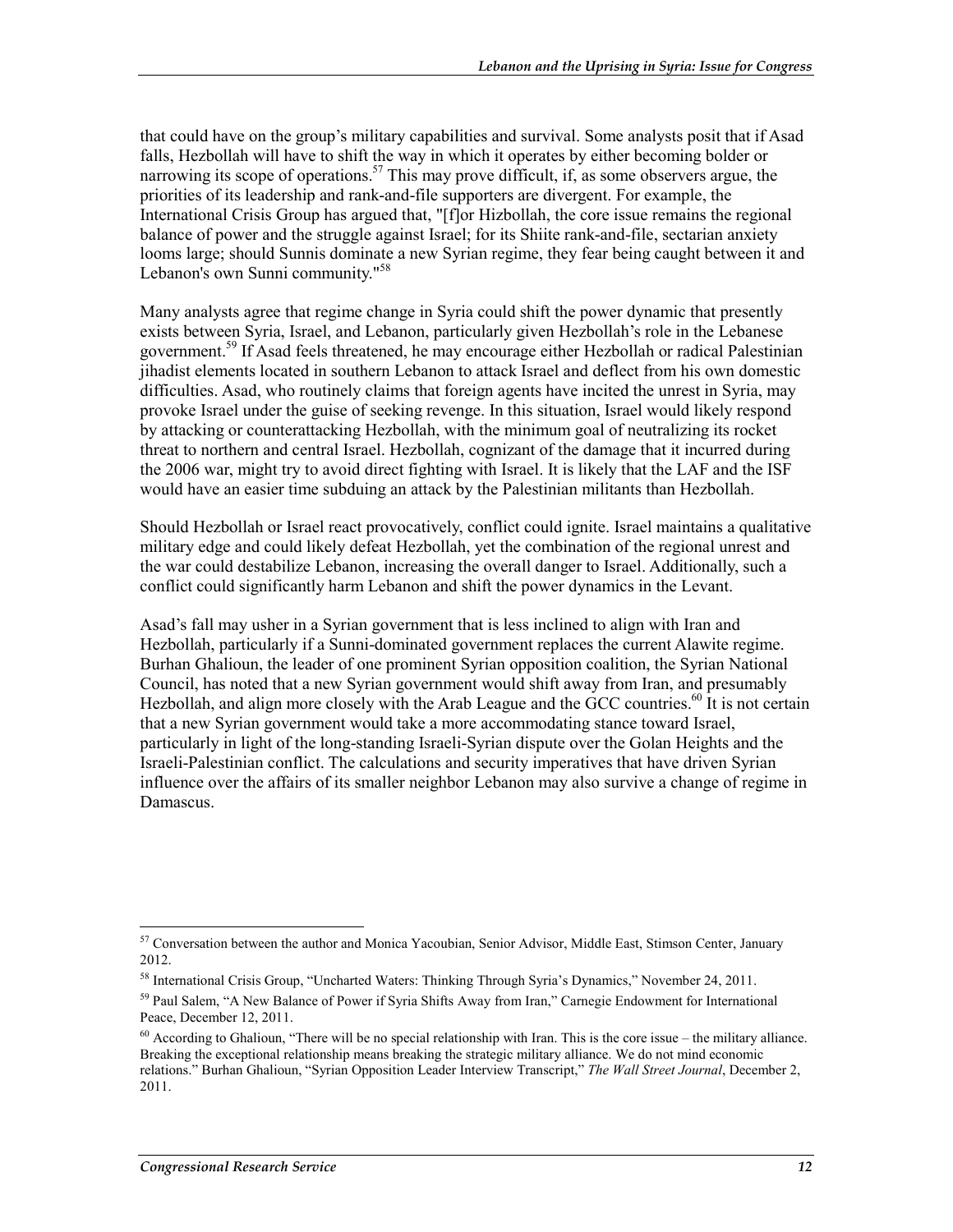## **Issues for Congress**

The unrest in Syria may affect the pursuit and implementation of current policy priorities for the United States, including strengthening Lebanon's weak democratic institutions, limiting the influence of Iran and Syria in Lebanon's political process, and countering transnational threats from Hezbollah and other militant groups in Lebanon. Given the current security and political situation in Syria, Members may consider the following questions as they discuss future U.S. security assistance to Lebanon:

- What are the rationales for key U.S. foreign assistance programs related to the security forces, border control, and combating terrorism? How might U.S. programs limit the potential for spillover from Syria into Lebanon?
- How will the Syrian uprising affect key U.S. foreign assistance programs in Lebanon? Will U.S. goals and modes of engagement change?
- To what extent should U.S. policymakers seek to impose further conditions on U.S. aid to Lebanon in light of events to curtail Hezbollah's political influence?
- Is Lebanon circumventing international sanctions on Syria?
- If a civil war begins in Syria, would it spill over into Lebanon? Would Hezbollah be party to the conflict?
- Is the Syrian uprising weakening Hezbollah within Lebanon?
- What are the potential ramifications of a Syrian or Hezbollah attack on Israel, and what are the possible U.S. responses to such an attack?
- Will the uprising in Syria negatively impact the religions sects/minorities in Lebanon, including the Christian community?

### **U.S. Security Assistance to Lebanon**<sup>61</sup>

Following Syrian withdrawal from Lebanon in 2005 and the war between Israel and Hezbollah in the summer of 2006, the George W. Bush Administration requested and Congress appropriated a significant increase in U.S. assistance to Lebanon. Since 2006, U.S. assistance to Lebanon has topped \$1 billion, particularly with regard to:

- Supporting the implementation of United Nations Security Council resolutions; $62$
- Reducing sectarianism and unifying national institutions;
- Providing military equipment and basic supplies to the Lebanese Armed Forces  $(LAF)$ ;<sup>63</sup>

<sup>61</sup> For more information, see CRS Report R40485, *U.S. Security Assistance to Lebanon*, by Casey L. Addis.

 $62$  U.S. assistance promotes implementing UNSCR 1701, which, among other things, calls for Lebanon to exercise sovereignty over its territory in entirety.

 $63$  The mandate of the LAF includes defending Lebanon and its citizens against external aggression, maintaining internal stability and security, confronting threats against the country's vital interests, engaging in social development activities, and undertaking relief operations in coordination with public and humanitarian institutions. It is responsible for border security, counter-terrorism, and national defense. More information about the LAF is available online at (continued...)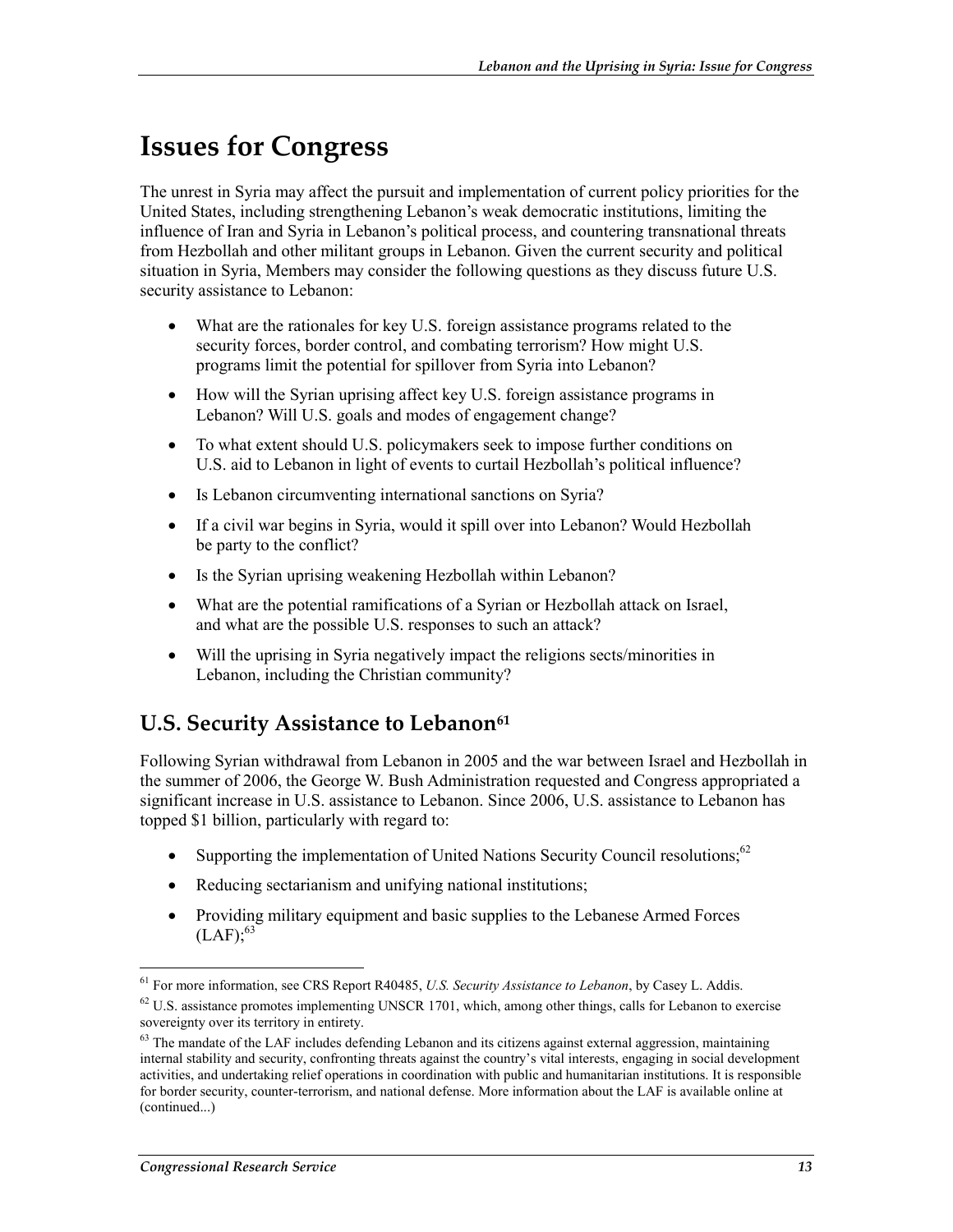- Providing support to the Internal Security Forces (ISF) for training, equipment and vehicles, community policing assistance, corrections reform, and communications; 64 and,
- Increasing economic opportunities for the impoverished in Lebanese society.<sup>65</sup> Current U.S. assistance is based on a 5-year (2010-2014), \$1.1 billion plan to modernize and equip the LAF.

|                   |               |               |                         |                         | <b>FY2012</b>           |            |
|-------------------|---------------|---------------|-------------------------|-------------------------|-------------------------|------------|
| Acct.             | <b>FY2008</b> | <b>FY2009</b> | <b>FY2010</b>           | <b>FY2011</b>           | (Request)               | Total      |
| <b>ESF</b>        | \$44.64       | \$67.50       | \$109.00                | \$85.73                 | \$100.00                | \$406.87   |
| <b>IMET</b>       | \$1.20        | \$2.28        | \$2.50                  | \$2.50                  | \$2.50                  | \$10.98    |
| 1206              | \$15.10       | \$49.24       | \$23.00                 | \$0                     | <b>Not</b><br>available | \$87.34    |
| FMF <sub>66</sub> | \$6.94        | \$159.70      | \$100.00                | \$74.85                 | \$100.00                | \$441.49   |
| <b>INCLE</b>      | \$0.50        | \$6.00        | \$20.00                 | \$19.50                 | \$25.00                 | \$71.00    |
| <b>NADR</b>       | \$8.50        | \$4.60        | \$6.80                  | \$4.80                  | \$4.80                  | \$29.50    |
| 1207              | \$9.85        | \$10.00       | <b>Not</b><br>available | <b>Not</b><br>available | Not<br>available        | \$19.85    |
| Total             | \$86.73       | \$299.32      | \$261.30                | \$187.38                | 232.30                  | \$1,067.03 |

#### **Table 2. U.S. Foreign Assistance to Lebanon, FY2008-FY2012**

Regular and supplemental foreign operations and defense appropriations; current year \$U.S. in millions

**Source:** U.S. Department of State, Congressional Budget Justification for Foreign Operations. This document includes funds from the following accounts: Foreign Military Financing (FMF), International Narcotics Control and Law Enforcement Assistance (INCLE), International Military and Education Training (IMET). Funding for '1206' refers to the Department of Defense Global Train and Equip program, authorized by Section 1206 of the National Defense Authorization Act for Fiscal Year 2006 (P.L. 109-163). Funding for '1207' refers to the Department of Defense Security and Stabilization Assistance program, authorized by Section 1207 of the National Defense Authorization Act for Fiscal Year 2006 (P.L. 109-163).

The Obama Administration and some Members of the 112th Congress have supported the continuation of this assistance. In the short term, some of the continued funding is intended to help secure Lebanon's borders, which are now an important factor in Syrian-Lebanese relations. Over the long term, U.S. officials hope that building the security apparatus of the Lebanese state will improve internal stability and public confidence in the LAF and ISF, creating political space

<sup>(...</sup>continued)

http://www.lebarmy.gov.lb/english/mission.asp .

<sup>&</sup>lt;sup>64</sup> The ISF, or police force, is responsible for maintaining law and order in Lebanon. In some cases, however, the responsibilities of the ISF may overlap with the responsibilities of the LAF.

<sup>&</sup>lt;sup>65</sup> Economic opportunities will primarily benefit those in areas where per capita income is less than \$4 a day.

<sup>&</sup>lt;sup>66</sup> New requirements necessitate that the Defense Security Cooperation Agency (DSCA) must inform the Department of State and Congress of all Lebanon cases using FY2011 FMF. The Department of State must then inform Congress before providing DSCA with authorization. This regulation does not apply to pre-FY2011 FMF.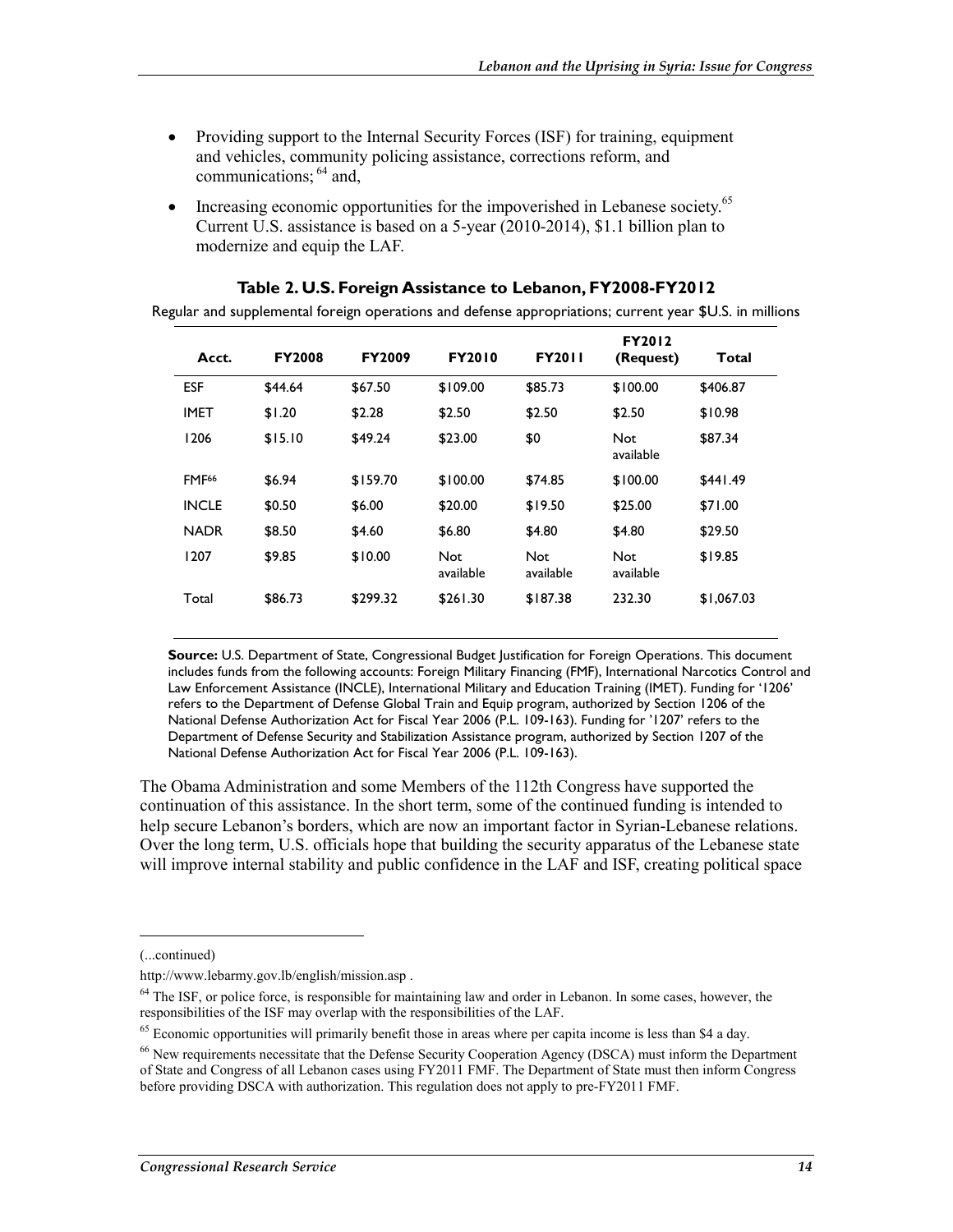for the Lebanese government to address more complex, politically sensitive issues ranging from political reform to developing a national defense strategy. <sup>67</sup>

U.S. State Department officials have praised the cooperation between the United States, the LAF, and the ISF.<sup>68</sup> Some officials have suggested that U.S. assistance to strengthen the LAF and the ISF will prevent outside actors from destabilizing the internal political situation in Lebanon and minimize the possibility for domestic political upheaval. However, some State Department officials note that the unrest in Syria, as well as Syrian intransigence in demarcating the border between Syria and Lebanon, have slowed the implementation of U.S. assistance plans.<sup>69</sup>

### **International Sanctions and U.S. Economic Support to Lebanon**

Lebanon's economy has previously demonstrated resilience in the face of external shocks. Traditionally, economic recovery has occurred quickly when the country is politically stable. However, the economy is currently constrained by spiraling fiscal debt, an inhospitable business environment, and problems with the infrastructure. Enforcement of new U.S., EU, and Arab League sanctions against Syria may exacerbate these issues.

U.S. economic assistance may be able to counteract some of these difficulties, but may also be subject to concerns about the role of Hezbollah and its allies in the Lebanese government. Current Economic Support Fund (ESF) program priorities focus in part on promoting economic opportunity and stabilization among the impoverished areas of the country. Plans for FY2012 assistance include improving the competitiveness of some agribusiness and tourism operations, facilitating a pro-business environment, and providing Lebanese entrepreneurs with greater financial access. The United States also plans to supplement EU and UN efforts to support the Ministry of Agriculture with complementary assistance to developing the private sector.

## **Legislation in the 112th Congress**

Developments in Syria, and any changes they create in Hezbollah's strategic position, may inform future debates about the scope and conditions of U.S. assistance. As a result of increasing Hezbollah participation in the Lebanese government in 2011, some Members of Congress have questioned the advisability of funding U.S.-sponsored initiatives in Lebanon at the current level, particularly in an era of pressing budgetary constraints.

In June 2011, Representatives Berman, Issa, Boustany, and Rahall proposed H.R. 2215, the Hezbollah Anti-Terrorism Act (HATA), which is designed to limit certain types of assistance to the LAF while Hezbollah is part of the governing coalition in Lebanon; the bill did not preclude supporting those programs that foster democracy and rule of law, educational funding, or LAF training through International Military Education and Training (IMET). Representative Berman later offered HATA as an amendment to H.R. 2583, the Foreign Relations Authorization Act. While some Members support these initiatives, others suggest that the best way to weaken Hezbollah is to continue to assist the LAF and provide a military and security counterweight.

<sup>67</sup> For more information, see CRS Report R40485, *U.S. Security Assistance to Lebanon*, by Casey L. Addis.

<sup>&</sup>lt;sup>68</sup> For more information, see testimony from then Acting Assistant Secretary Jeffrey Feltman, "Recent Developments in Lebanon," House Committee on Foreign Affairs, Subcommittee on Middle East and South Asia, March 24, 2009.

 $69$  Conversation between the author and U.S. State Department officials, January 2012.